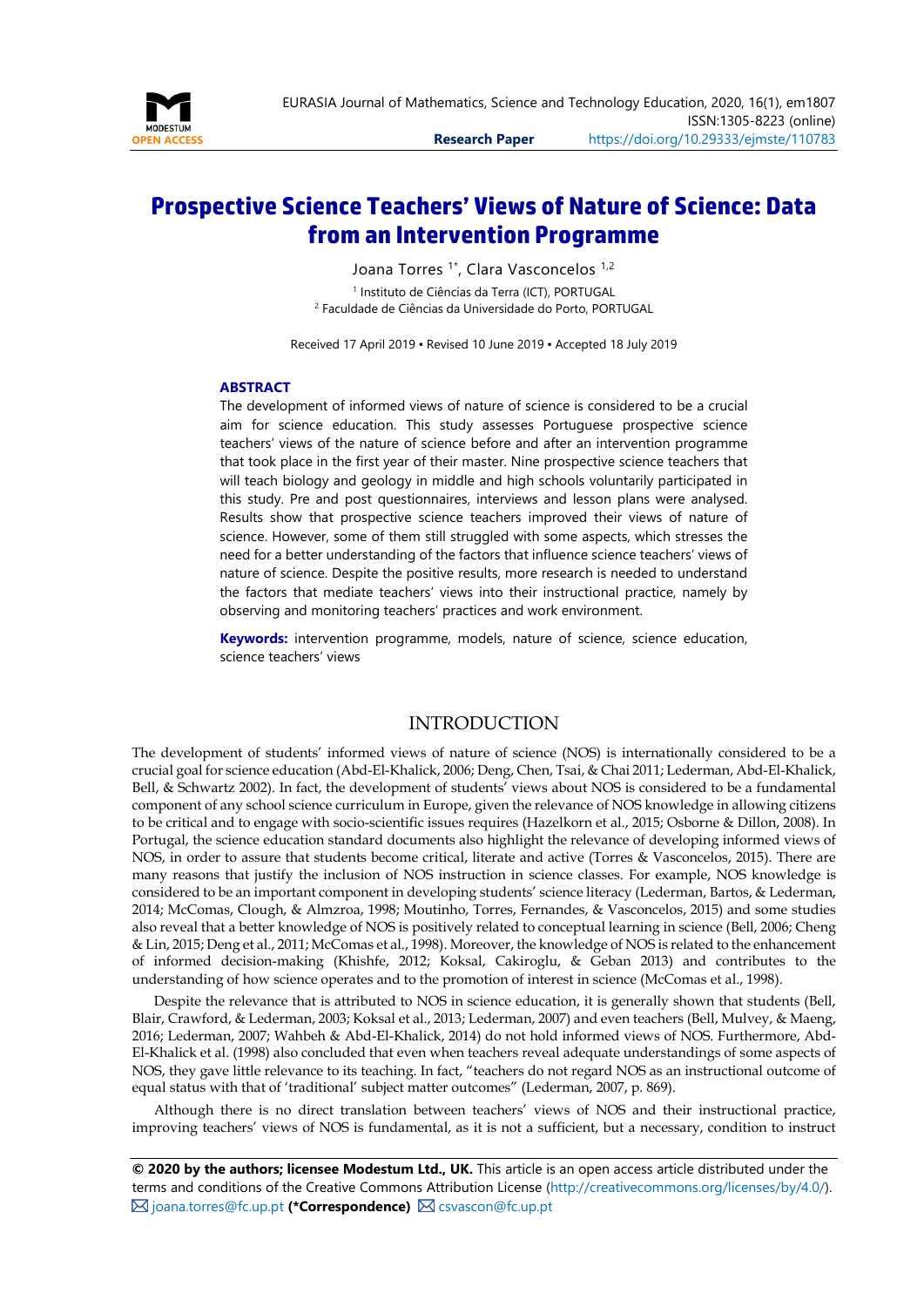#### **Contribution of this paper to the literature**

- This paper analyses the effectiveness of an intervention programme to improve science teachers' views of nature of science.
- It presents an intervention programme where models play a major role for a better understanding of nature of science.
- In general, prospective science teachers improved their views concerning almost all aspects of nature of science. There are some exceptions that must be analysed.

NOS (Abd-El-Khalick, Bell, & Lederman, 1998; Bell, Matkins, & Gansneder, 2011). Having the aforementioned aspects in mind, we consider it fundamental to deepen prospective science teachers' views of NOS. However, it is also our aim to make them aware of the relevance of NOS and of how to teach NOS in science classes, in an attempt to contribute to an explicit-reflective approach of NOS.

# THEORETICAL BACKGROUND

Although there is a lack of complete agreement regarding the definition of NOS (Abd-El-Khalick et al. 1998; Irzik and Nola 2014), there is also a significant degree of consensus amongst the members of the science education community (such as, Abd-El-Khalick, 2006; Lederman et al., 2002) regarding the definition of NOS and which aspects should be taught in schools for pre-university level (Irzik & Nola, 2014; Kaya & Erduran, 2016). In fact, this view of NOS is considered to be not controversial, accessible and fundamental for secondary students, being widespread accepted and an appropriate starting point for students and for science teachers in developing an authentic picture of science (Torres & Vasconcelos, 2015). Having this in mind, we have adopted this consensus view, which is related to the characteristics of the scientific knowledge that derived from the manner in which the knowledge is developed (Lederman & Lederman, 2014). As a result, scientific knowledge is considered to be empirical (i.e. based on and/or derived from observations of the natural world that depend on our perceptions, instrumentations and theoretical frameworks), tentative (i.e. scientific knowledge - facts, theories and even laws is subject to change, based on new information or perspectives) and partially subjective (i.e. it depends on the particular scientist's background, beliefs, training, aims and experiences). The distinction between observation and inferences is also considered to be an important aspect of NOS to be taught, as both inferences and observations are fundamental in scientific knowledge construction, as well as the distinction between theories and laws. In fact, observations are directly accessible to our senses, while inferences are not, being statements about phenomena that result of explanations or models *(*Abd*-*El*-*Khalick, 2006; Lederman et al., 2002). Theories and laws are both legitimate products of science, being different kinds of knowledge. While laws are generalizations, principles or patterns in nature, theories are consistent systems of explanations, playing a crucial role in guiding future research (Abd*-*El*-*Khalick, 2006; Lederman et al., 2002; McComas, 1998).

Furthermore, scientific knowledge is considered to be influenced by the creativity and imagination of scientists, and to be both influenced by and an influence on our society and culture. The understanding that no single scientific method is applied universally is also considered to be relevant, as well as the recognition of the validity of scientific disciplines that are observational in nature *(*Abd*-*El*-*Khalick, 2006; Lederman et al., 2002)*.*

Although NOS instruction remains a challenging undertaking, several studies demonstrate that an explicit and reflective NOS instruction is an effective way to improve NOS views (Akerson, Abd-El-Khalick, & Lederman, 2000; Koksal, Cakiroglu, & Geban, 2013; Mesci & Schwartz, 2017; Wahbeh & Abd-El-Khalick, 2014). Contrary to an implicit approach, where NOS views are supposed to be developed while undertaking scientific inquiry activities, an explicit and reflective approach implies the development of activities with the clear intention of teaching NOS aspects and that prompt opportunities to reflect on those aspects (Akerson, Abd-El-Khalick, & Lederman, 2000; Khishfe & Abd-El-Khalick, 2002). Moreover, the use of history of science is helpful for students to better understand NOS, making it possible to prompt an explicit and reflective NOS instruction (Acevedo-Díaz, García-Carmona, & Aragón, 2016; Pavez, Vergara, Santibañez, & Cofré, 2016; Torres & Vasconcelos, 2015). History of science may be used in many different ways and by resorting to different activities and strategies (Pavez et al., 2016). In our study we mainly rely on historical models (for example, by analysing the evolution of Earth's internal structure model), as well as historical episodes and complementary activities, to teach NOS to Portuguese prospective science teachers. Currently, it is considered to be crucial to use models in science education as they facilitate the development of accurate mental models and a better understanding of scientific concepts. Moreover, as models are fundamental in scientific activity, models are also relevant for students to develop their NOS views and inquiry skills, while having an active role in their learning (Oh & Oh, 2011; Torres & Vasconcelos, 2017). In fact, by constructing, using, evaluating and revising their own models, students can better understand how scientists work, apart from developing inquiry skills (Kenyon, Davis, & Hug, 2011). Also, by understanding the nature of models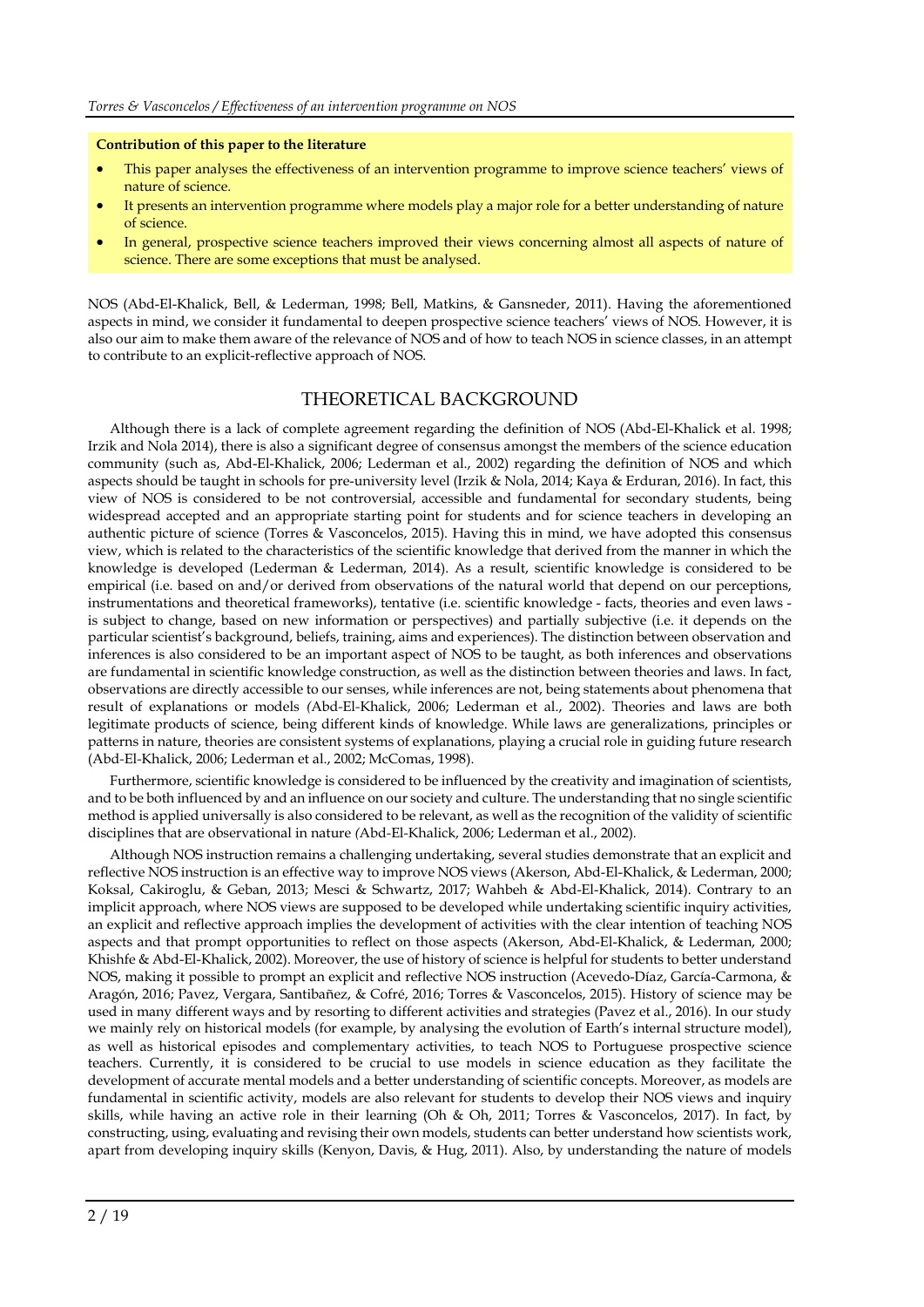(namely the tentativeness of models, which may be influenced, for example, by the historical context) students better understand the characteristics of the scientific knowledge and how it is developed.

As claimed by Herman and Clough (2016), science teachers must have a strong knowledge regarding science, as well as regarding NOS. However, many studies show that science teachers do no hold informed views of NOS (Bell et al., 2016; Lederman, 2007; Pavez et al., 2016; Wahbeh & Abd-El-Khalick, 2014). For example, in studies conducted in Portugal, it was found that secondary science students and both in-service and preservice science teachers hold uniformed views regarding some NOS aspects (Torres & Vasconcelos, 2015; Torres, Moutinho & Vasconcelos, 2015). In these studies, it was emphasized their lack of knowledge regarding the tentativeness of scientific knowledge and the differences between theories and laws. Given the uninformed views that both Portuguese students and Portuguese science teachers hold concerning NOS and given the relevance that is attributed to the development of students' informed views of NOS, we consider it fundamental to give a contribution in the improvement of teachers and students NOS views. In this study, we intend to develop science teachers' views as a primary step in promoting an efficient NOS instruction.

#### RESEARCH QUESTIONS

The purpose of this study was to examine if prospective science teachers improve their views of NOS after attending the intervention programme. Below, we present the research questions that guided our study:

- (i) Did prospective science teachers improve their views of specific aspects of NOS, after attending the intervention programme?
- (ii) How do prospective science teachers plan to teach NOS aspects in science classes?

### **METHODS**

This study is part of a broader research project which mainly aims to improve prospective science teachers' views of NOS and models (so as to contribute to an efficient and explicit NOS instruction, as well as an appropriate and extensive use of models in their future teaching practices) and to understand the factors that mediate the translation of teachers' views into their practices in classes.

Bearing in mind the former aim, we developed and applied an intervention programme entitled "Scientific models, modelling and nature of science in science teaching", which was briefly described below and fully described in Torres and Vasconcelos (2016a). To evaluate if this intervention programme was effective in improving prospective teachers' views concerning NOS, we analysed their answers to the questionnaires and interviews that were administered before and after the intervention programme and we also analysed their lesson plans that were constructed individually at the end of the intervention programme - a deep analysis of prospective science teachers' knowledge about models was carried out in another study (Torres & Vasconcelos, 2017). This study relied on a qualitative approach and data was analysed with the help of the Q.S.R. NVivo 10 qualitative data analysis package.

#### **Participants**

The targeted participants consisted of all the prospective science teachers (n=9) enrolled in the Master's in Biology and Geology Teaching of a public university in the north of Portugal, a degree which will enable them to teach biology and geology subjects in middle and high schools. In Portugal, these teachers teach both biology and geology subjects. Moreover, in Portuguese science education standard documents it is recommended that these teachers should not only teach scientific content, but also promote the development of epistemological knowledge in biology and geology classes.

All of them already hold a bachelor's degree, either in biology or geology, or even in both biology and geology. In fact, in order to enrol in the aforementioned master's program, students must complete some subjects related to geology along with their BSc degree in biology or some subjects related to biology along with their BSc degree in geology. In the first year of their master's study, the students attend classes of educational sciences subjects, namely biology and geology education, psychology, ethics and also of scientific (biology and geology) subjects. The second year of the program is devoted to internship in schools, and prospective science teachers only attend a few classes in the university. Before this master, prospective science teachers have the same educational background as biologists and geologists that pursue a scientific career. In the biology course, students attend several lectures which are complemented with laboratory classes. In the geology course students also attend lectures that are complemented not only with laboratory classes, but also with several field trips. Both biology and geology courses comprise scientific subjects and do not include subjects that prompt the development of epistemological knowledge.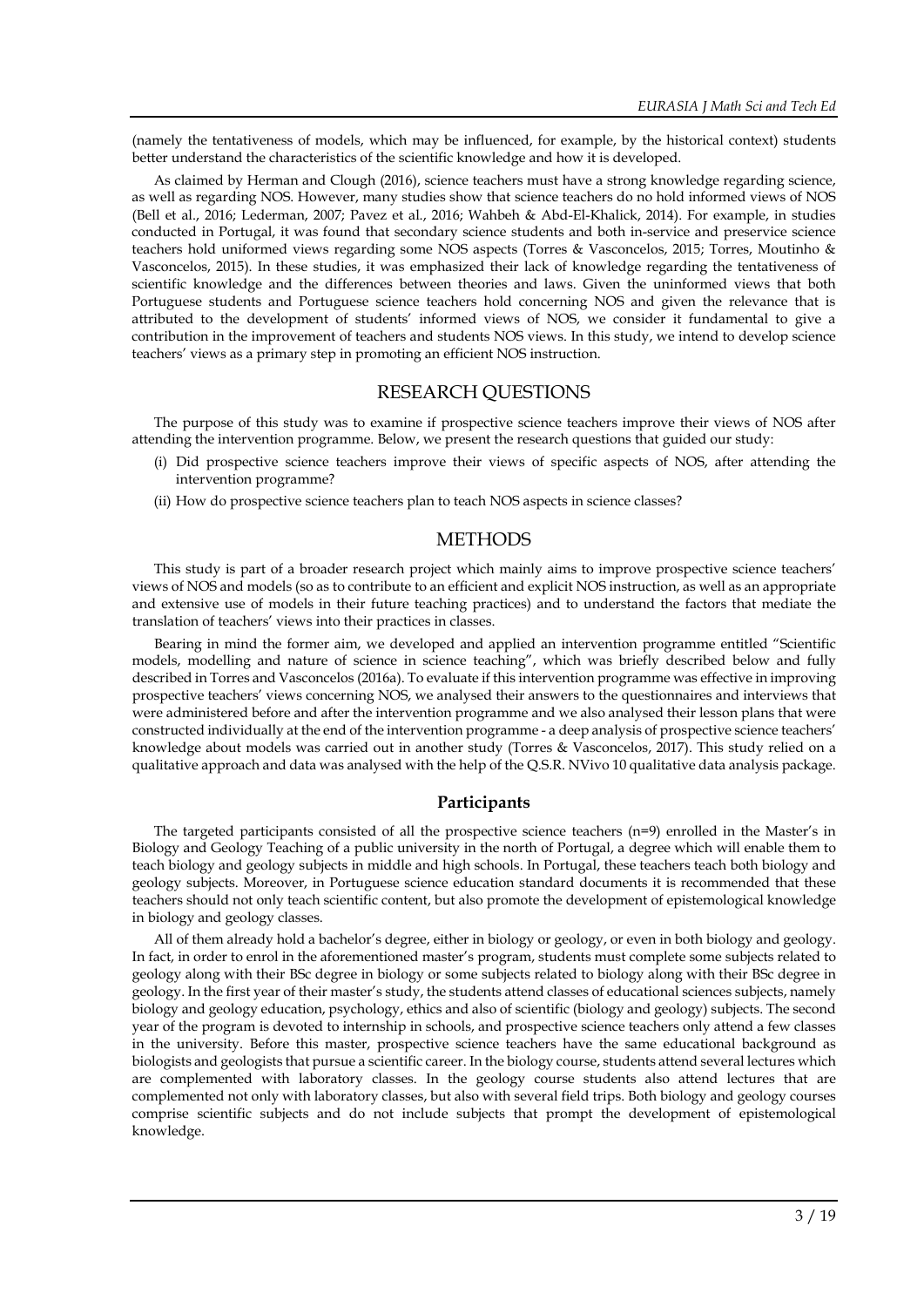All of the prospective science teachers voluntarily participated in this study and are designated by fictional names: Maria, Vera, Andreia, Bárbara, Sofia, Francisco, Carolina, Inês and Rita. Our sample comprises eight females and one male, with ages ranging from 21 to 38 (average = 23.89 and mode = 21). These nine participants consist of all prospective science teachers enrolled in this master in the north of Portugal.

#### **Procedures**

With the aim of improving prospective science teachers' views of NOS and models, we prepared and implemented an intervention programme. The intervention programme was organized in five classes, of five hours each (Torres & Vasconcelos, 2016a). The classes took place from the end of April until the beginning of June (six weeks in total, with a one-week break, for prospective science teachers to have time to prepare their final work).

This intervention programme started with a problematic scenario, which aims to stimulate prospective science teachers to better understand the characteristics and roles of scientific models (first class). When it comes to NOS knowledge, it was mostly important to understand what scientific models are, the relevance of scientific models in the construction of scientific knowledge and the relation between scientific models and scientific theories.

After understanding what scientific models are, it was intended (in the second class) that prospective science teachers understand the role of models for teaching, namely the role of models in the learning *of* science, of *how to do* science and *about* science (Justi & Gilbert, 2002, 2003). For that purpose, modelling activities were conducted and some discussions were held concerning those activities, about models in science and models for teaching and about science. In fact, after experiencing different modelling activities, they were asked to discuss some questions related to the definition of scientific models, to the purpose of using models in science, to the relation between a model and its target, to what should be included in a scientific model, to the existence of different models to represent the same target, to the change of a model and to the relevance of using models in science classes.

Afterwards (in the third class), the analysis of the historical evolution of Earth's structure model was held for prospective science teachers to recognise the relevance of historical models as contributors to the understanding of the NOS aspects, as well as to deepen their own knowledge regarding models' nature and all the NOS aspects mentioned in the theoretical background**.** By analysing three main documents and performing complementary activities, it was intended that prospective science teachers developed their views regarding the dynamism, subjectivity, tentativeness and empirical character of scientific knowledge; the relevance of imagination and creativity in science; and some aspects related to models' nature and function. Moreover, it was intended that they understood different aspects that influenced knowledge development, namely religion; that there is no unique scientific method, as well as the difference between theories and laws and between observations and inferences. In addition to the analysis of the documents and the discussion that was held in order to focus all the NOS aspects described in the theoretical background, some complementary activities were developed in order to promote a better understanding of NOS. For example, by relying on the inferences that Cadell (a geologist that studied the formation of mountains) made based on his experimental models, it was intended that prospective science teachers better understood what an inference is and the difference between observations and inferences. Other complementary activities, which included analysis of images, the viewing of a documentary, discussion of some paradigmatic examples, like the classification of intriguing microorganisms (*Planctomycetes*), and the analysis of scientific news that challenge the currently accepted knowledge, were conducted concerning the subjectivity and tentativeness in science. Other complementary activities related with the analysis of scientific theories and laws were held to promote a better understanding of the difference between theories and laws and the relevance of imagination and creativity in science. In the last complementary activity, some fundamental characteristics of science were discussed, by adapting "the mystery cubes" activities developed by Lederman and Abd-El-Khalick (1998). It was highlighted that science is characterised by a search of patterns, that were based on evidences, but that also results from inferences and from scientists' imagination and creativity.

At the end of this class, it was discussed the importance for students to develop informed views of NOS and also the importance of its teaching in an explicit, embedded and reflective way (Torres & Vasconcelos, 2016a).

After developing prospective science teachers' knowledge regarding NOS, models in science and models for teaching, it was intended (in the fourth class) that they critically analyse how science (biology and geology) standard documents and different biology and geology textbooks recommend and cover the nature of science, models and modelling activities. It was also analysed an activity to prompt a discussion concerning the characteristics of good analogies and models, the advantages of their use in science classes, as well as the precautions to take when using them. In the end, prospective science teachers were asked to construct one lesson plan and associated didactic materials in order to apply all the concepts that were developed during the intervention programme. (They were free to choose a scientific theme, but they have to teach NOS and use models.) As a result, in the fifth class, prospective science teachers presented their final work. The intervention programme (**Table 1**), which is fully described in Torres and Vasconcelos (2016a), was conducted by the first author of this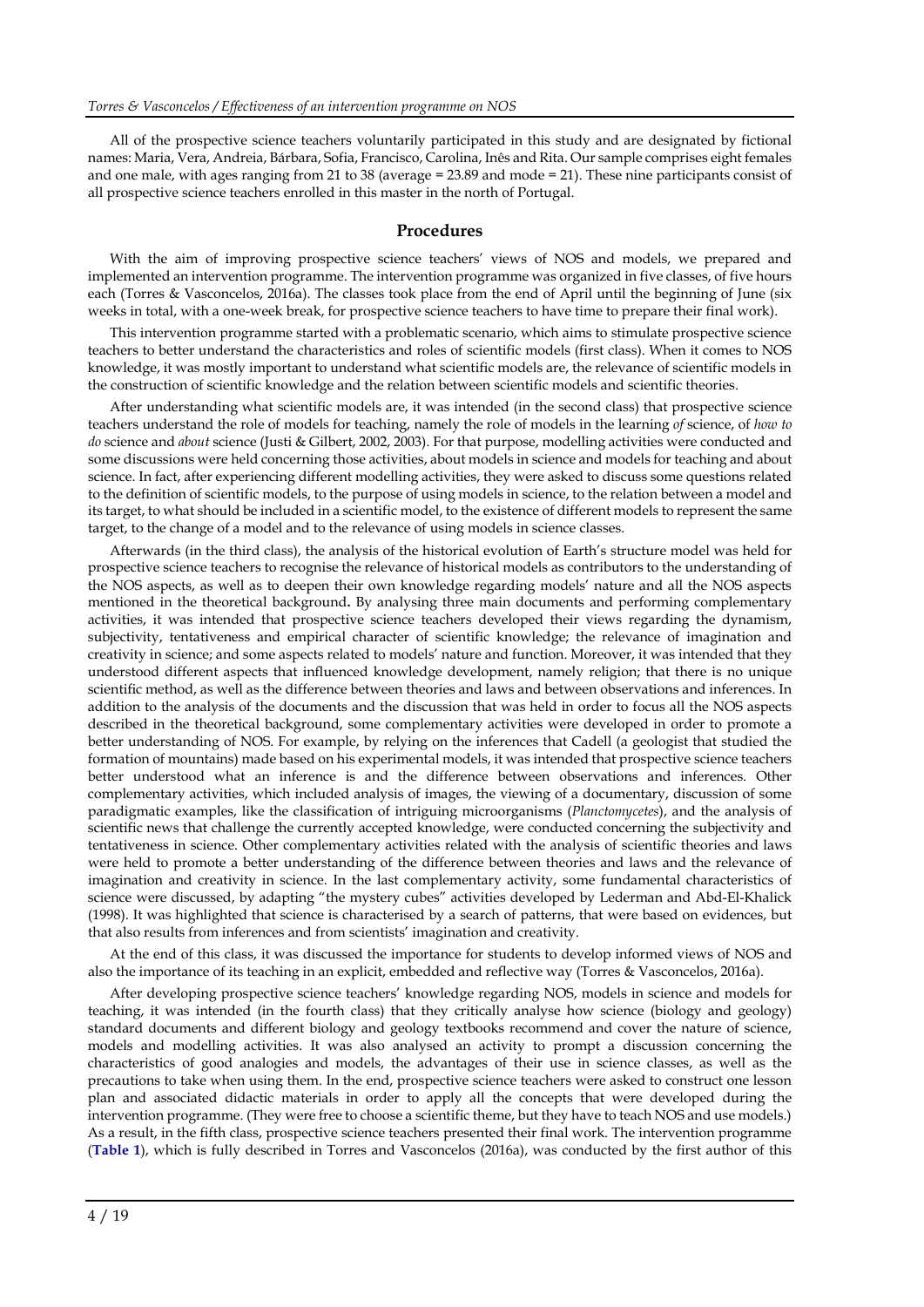|                                                                                                                  |                                                                                                                                                                                                                                                                                                                          | Table 1. Description of the intervention programme (main objectives and activities developed)                                                                                                                                                                                                                                                                                                                                                                                                                                                                                                                                                                                                                                                                                                                                                                                                                                           |
|------------------------------------------------------------------------------------------------------------------|--------------------------------------------------------------------------------------------------------------------------------------------------------------------------------------------------------------------------------------------------------------------------------------------------------------------------|-----------------------------------------------------------------------------------------------------------------------------------------------------------------------------------------------------------------------------------------------------------------------------------------------------------------------------------------------------------------------------------------------------------------------------------------------------------------------------------------------------------------------------------------------------------------------------------------------------------------------------------------------------------------------------------------------------------------------------------------------------------------------------------------------------------------------------------------------------------------------------------------------------------------------------------------|
| Class                                                                                                            | <b>Main objectives</b>                                                                                                                                                                                                                                                                                                   | <b>Main activities developed</b>                                                                                                                                                                                                                                                                                                                                                                                                                                                                                                                                                                                                                                                                                                                                                                                                                                                                                                        |
| 1. Scientific models<br>of scientific<br>knowledge                                                               | (i) To understand what scientific<br>models are and with which purpose<br>they are used in science.<br>(ii) To realise the relevance of<br>modelling in science, namely, in<br>geology.<br>(learning about science)                                                                                                      | a) Analysis of relevant papers like those of Oh and Oh (2011), Chamizo (2013) and Giere<br>(2010).<br>b) Prospective science teachers collaboratively respond to some questions related to the<br>understanding of scientific models and their role in science.<br>c) Analysis and discussion of a PowerPoint presentation in order to prompt the<br>understanding of scientific model contributions in the development of scientific areas.<br>d) Resolution of a final worksheet to analyse and classify different models according to<br>specific typologies of models.                                                                                                                                                                                                                                                                                                                                                              |
| science teaching                                                                                                 | (iii) To understand the importance of<br>models and modelling activities as<br>contributors to the development of<br>accurate mental models and to the<br>of the nature of science.<br>(learning of science; of how to do<br>science and about science)                                                                  | e) Prospective science teachers were encouraged to represent their own mental model<br>about Earth's structure models through a drawing, its explanation and a concept map.<br>f) Prospective science teachers experienced different modelling activities (with physical<br>but also with digital models).<br>understanding of scientific activity and g) Prospective science teachers were explicitly asked about the activities they conducted<br>and about models in science. With the intention to explicitly develop prospective<br>science teachers' knowledge about science, they were asked to discuss and answer<br>some questions.<br>h) A final discussion was held regarding all the advantages of models and modelling in<br>science classes.                                                                                                                                                                              |
| 3. Historical models and nature of 2. Models and modelling in and the development<br>science in science teaching | (iv) To recognise the relevance of<br>resorting to historical models in order<br>to promote the understanding of<br>different aspects of nature of science.<br>(v) To reflect on how to teach nature of<br>for students to develop accurate views<br>of nature of science.<br>(learning about science and of<br>science) | i) Prospective science teachers were asked to analyse three main documents about the<br>historical evolution of Earth's structure models from the sixth century B.C. to the<br>twenty-first century.<br>j) After the analysis of the texts, prospective science teachers were asked to discuss,<br>reflect and respond to some questions about science.<br>science aspects and on the importance k) Some complementary activities were also developed in order to better understand<br>different aspects of NOS. Those included the analysis of images, the viewing of a<br>documentary and discussion of some paradigmatic examples, as well as the activity<br>"mysterious cubes", which was adapted from Lederman & Abd-El-Khalick (1998).<br>I) At the end of this class, a discussion was held on the relevance of teaching NOS<br>aspects and also the importance of its teaching in an explicit, embedded and<br>reflective way. |
| analogies and nature of<br>4. Models, modelling,<br>science                                                      | precautions to take when using models<br>and analogies in science classes.<br>science (biology and geology) standard<br>documents cover nature of science,<br>models and modelling activities.<br>(learning of science; of how to do<br>science and about science)                                                       | (vi) To understand the advantages and m)Prospective science teachers analysed Biology and Geology curricula of the 10th and<br>11th grade (secondary school), in order to examine the suggestions and<br>recommendations provided concerning models and nature of science.<br>(vii) To analyse how textbooks and the n) Analysis of an activity that relies on an analogical comparison. It was prompted the<br>discussion concerning the use of analogies and models in science classroom,<br>emphasising positive and negative aspects of their use, the characteristics of good<br>analogies and models as well as the precautions to take when using them.<br>o) Critical analysis and comparison of different textbooks, concerning models and nature<br>of science.                                                                                                                                                               |
| science - lesson planning<br>analogies and nature of<br>5. Models, modelling,                                    | (viii) To apply all the concepts<br>developed in the construction of<br>didactic materials and lessons plans<br>and to justify their options.<br>(learning of science; of how to do<br>science and about science)                                                                                                        | p) Prospective science teachers present and discuss their final work. (This consisted of a<br>lesson plan and associated activities, which were related to a geological theme. The<br>lesson plan must include a modelling activity and must contribute to the<br>development of conceptual knowledge, to the development of inquiry skills and also<br>to the understanding of the nature of models and of the nature of science).                                                                                                                                                                                                                                                                                                                                                                                                                                                                                                     |

*Adapted from Torres and Vasconcelos (2016a)*

paper, in the subject of geoscience education, which took place in the first year of their master's programme. With this intervention programme we tried to develop the consensus view of NOS (Abd*-*El*-*Khalick, 2006; Lederman et al., 2002) that was previously described in the theoretical background section and to improve prospective science teachers' views regarding models in science (Chamizo, 2013; Giere, 2010; Oh & Oh, 2011) and for teaching (Justi & Gilbert, 2002, 2003; Oh & Oh, 2011).

As formerly described, an explicit and reflective NOS instruction is considered to be effective (Akerson, Abd-El-Khalick, & Lederman, 2000; Koksal, Cakiroglu, & Geban, 2013; Mesci & Schwartz, 2017; Wahbeh & Abd-El-Khalick, 2014), being the history of science (Acevedo-Díaz, García-Carmona, & Aragón, 2016; Pavez, Vergara, Santibañez, & Cofré, 2016; Torres & Vasconcelos, 2015), as well as the use of models and historical models crucial for a better understanding of NOS (Halloun, 2007; Oh & Oh, 2011; Torres & Vasconcelos, 2017). In this way, NOS aspects were taught explicitly, by relying on history of science, models and historical models and activities were designed in order to promote reflection and debate.

Before and after the intervention programme, questionnaires and interviews (**Appendixes A** and **B**) were administered to the prospective science teachers. Their views of NOS were analysed with the help of the Q.S.R.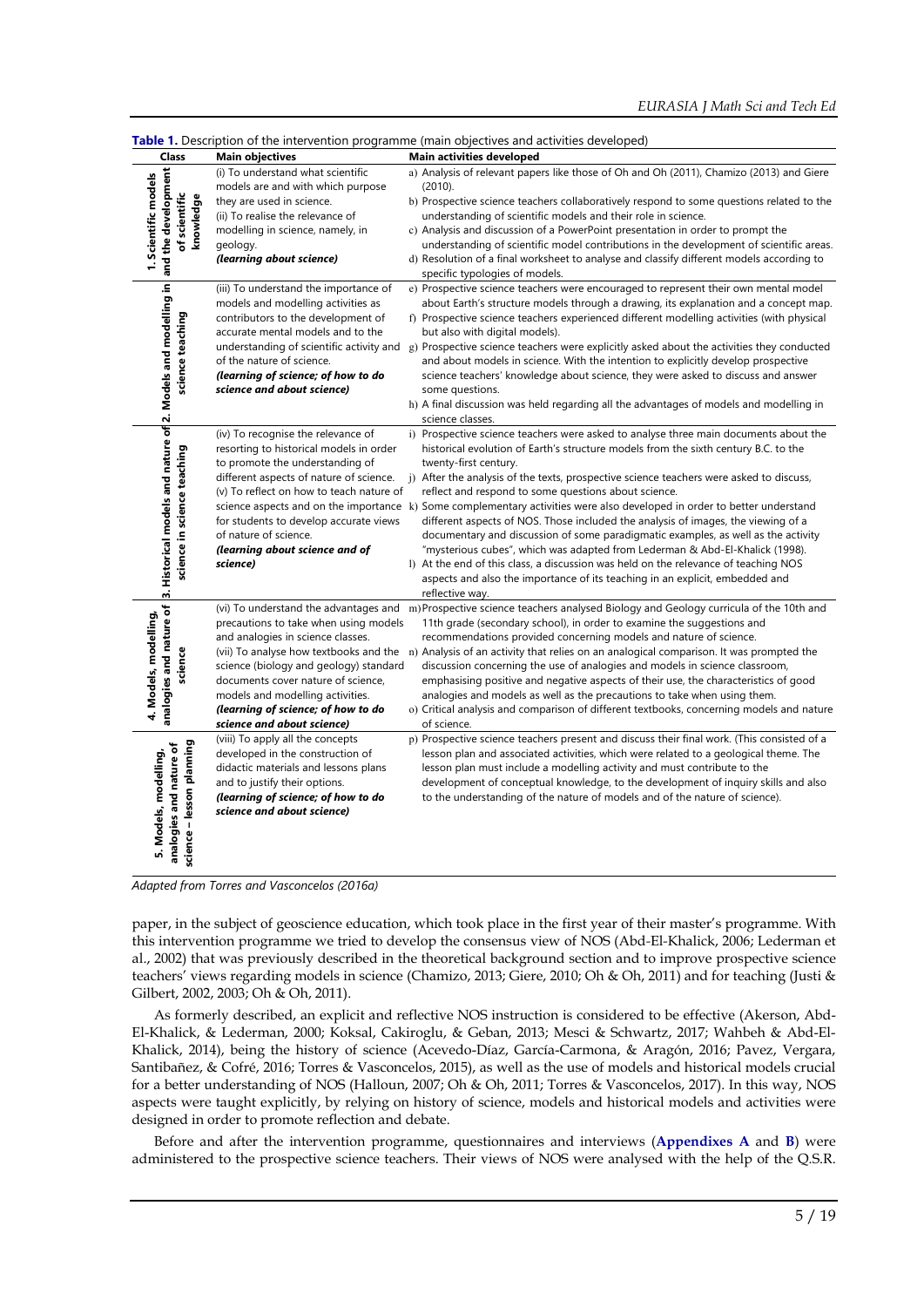| <b>Views</b>                                               |                        |                        |                |                |                       |                                                        | Pre                     |                              |    |                |                    |                                                                                                                  |                        |                        |    |                         |       |                                                                     | Pos |                              |                                              |                |                       |                                              |
|------------------------------------------------------------|------------------------|------------------------|----------------|----------------|-----------------------|--------------------------------------------------------|-------------------------|------------------------------|----|----------------|--------------------|------------------------------------------------------------------------------------------------------------------|------------------------|------------------------|----|-------------------------|-------|---------------------------------------------------------------------|-----|------------------------------|----------------------------------------------|----------------|-----------------------|----------------------------------------------|
| categories                                                 |                        | Without<br>information |                |                | <b>Informed Views</b> |                                                        |                         | <b>Transitional</b><br>views |    |                | <b>Naïve views</b> |                                                                                                                  |                        | Without<br>information |    |                         |       | <b>Informed Views</b>                                               |     | <b>Transitional</b><br>views |                                              |                | <b>Naïve</b><br>views |                                              |
| <b>Targeted</b>                                            |                        | n (%)                  |                |                | n (%)                 |                                                        |                         | n (%)                        |    |                | n (%)              |                                                                                                                  |                        | n (%)                  |    |                         | n (%) |                                                                     |     | n (%)                        |                                              |                | n (%)                 |                                              |
| <b>NOS aspects</b>                                         | o                      | п                      | GV             | o              |                       | GV                                                     | Q                       |                              | GV | Q              |                    | GV                                                                                                               | o                      |                        | GV | Q                       |       | GV                                                                  | o   |                              | GV                                           | o              | п                     | GV                                           |
| <b>Empirical basis</b><br>of science                       |                        |                        |                | $\mathbf{1}$   |                       | 1                                                      | $\overline{\mathbf{3}}$ | 4                            | 4  | 5              | 4                  | 4<br>$(11.1)$ $(11.1)$ $(11.1)$ $(33.3)$ $(44.4)$ $(44.4)$ $(55.6)$ $(44.4)$ $(44.4)$                            |                        |                        |    | $\mathsf{q}$            | 9     | q<br>$(100)$ $(100)$ $(100)$                                        |     |                              |                                              |                |                       |                                              |
| <b>Scientific</b><br>method                                | 6<br>(66.7)            |                        |                | 2              | $\overline{7}$        | 6<br>$(22.2)$ $(77.8)$ $(66.7)$                        |                         |                              | 2  |                |                    | $(11.1)$ $(22.2)$ $(11.1)$ $(11.1)$ $(11.1)$                                                                     | 8<br>(88.9)            |                        |    | (11.1)                  | 9     | 9<br>$(100)$ (100)                                                  |     |                              |                                              |                |                       |                                              |
| General<br>structure of<br>experiments                     |                        |                        |                |                |                       | (11.1) (11.1) (11.1)                                   |                         | $\mathcal{P}$                | 2  | g              | ĥ                  | $(22.2)$ (22.2) $(88.9)$ $(66.7)$ (66.7)                                                                         |                        |                        |    | $\overline{7}$          | 7     | 7<br>$(77.8)$ $(77.8)$ $(77.8)$                                     |     |                              | $(11.1)$ $(11.1)$ $(22.2)$ $(11.1)$ $(11.1)$ | $\overline{c}$ |                       |                                              |
| <b>Observationally</b><br>based disciplines                |                        |                        |                | $\overline{c}$ | $\overline{c}$        | $\overline{2}$<br>$(22.2)$ $(22.2)$ $(22.2)$           |                         |                              |    | $\overline{7}$ | $\overline{7}$     | $\overline{7}$<br>$(77.8)$ $(77.8)$ $(77.8)$ $(11.1)$                                                            |                        |                        |    | 8                       | 9     | 9<br>$(88.9)$ $(100)$ $(100)$                                       |     |                              |                                              |                |                       |                                              |
| <b>Inferential</b><br>Nature of<br>scientific<br>knowledge | 2<br>(22.2)            |                        |                | 2              | 3                     |                                                        |                         |                              |    |                | 2                  | (22.2) (33.3) (33.3) (44.4) (44.4) (44.4) (11.1) (22.2) (22.2)                                                   |                        |                        |    | 6                       |       | $(66.7)$ $(66.7)$ $(66.7)$ $(33.3)$ $(33.3)$ $(33.3)$               | 3   | 3                            |                                              |                |                       |                                              |
| Subjectivity in<br>science                                 | $\mathbf{1}$<br>(11.1) |                        |                | 6              | 6                     | 6<br>$(66.7)$ $(66.7)$ $(66.7)$                        |                         |                              | 1  | $\overline{2}$ | $\overline{c}$     | $\overline{2}$<br>$(11.1)$ $(11.1)$ $(22.2)$ $(22.2)$ $(22.2)$                                                   |                        |                        |    | 8                       | 8     | 8<br>(88.9) (88.9) (88.9) (11.1) (11.1) (11.1)                      |     |                              | 1                                            |                |                       |                                              |
| <b>Creativity and</b><br>imagination in<br>science         | 1<br>(11.1)            |                        |                |                | 4                     | 4<br>$(33.3)$ $(44.4)$ $(44.4)$                        |                         |                              |    | 5              | 5                  | 5<br>$(55.6)$ $(55.6)$ $(55.6)$                                                                                  |                        |                        |    | 9                       | 9     | 9<br>$(100)$ $(100)$ $(100)$                                        |     |                              |                                              |                |                       |                                              |
| Social/cultural<br>influences                              | 1<br>(11.1)            |                        |                | 5              | 6                     | 6<br>$(55.6)$ $(66.7)$ $(66.7)$                        |                         |                              |    | 3              | 3                  | 3<br>$(33.3)$ $(33.3)$ $(33.3)$                                                                                  |                        |                        |    | 9                       | 9     | 9<br>$(100)$ $(100)$ $(100)$                                        |     |                              |                                              |                |                       |                                              |
| <b>Tentativeness of</b><br>scientific<br>knowledge         |                        |                        |                | 2              | $\overline{c}$        | $\overline{\phantom{a}}$<br>$(22.2)$ $(22.2)$ $(22.2)$ |                         |                              |    | 7              |                    | 7<br>$(77.8)$ $(77.8)$ $(77.8)$                                                                                  |                        |                        |    | 7                       | 7     | $\overline{7}$<br>$(77.8)$ $(77.8)$ $(77.8)$                        |     |                              |                                              | $\overline{c}$ | $\overline{c}$        | $\overline{2}$<br>$(22.2)$ $(22.2)$ $(22.2)$ |
| <b>Theories change</b>                                     | $\mathbf{1}$<br>(11.1) |                        |                |                | $\mathbf{1}$          | 1<br>(11.1) (11.1) (11.1)                              |                         |                              |    | $\overline{7}$ | 8                  | 8<br>$(77.8)$ $(88.9)$ $(88.9)$ $(44.4)$                                                                         | 4                      |                        |    | 4                       | 6     | 6<br>$(44.4)$ $(66.7)$ $(66.7)$                                     |     |                              |                                              | $\mathbf{1}$   | 3                     | 3<br>$(11.1)$ $(33.3)$ $(33.3)$              |
| <b>Scientific</b><br>theories/laws                         |                        |                        |                |                |                       |                                                        |                         |                              |    | 9              | 9                  | q<br>$(100)$ $(100)$ $(100)$                                                                                     |                        |                        |    | 6                       | Δ     | 4<br>(66.7) (44.4) (44.4) (11.1) (33.3) (44.4) (22.2) (22.2) (11.1) | 1   | 3                            | 4                                            | $\overline{c}$ | $\overline{c}$        | 1                                            |
| Scientific<br>theories nature                              | 3                      | 5                      | $\overline{2}$ | $\overline{c}$ | $\overline{2}$        | $\overline{2}$                                         | 1                       |                              | 1  | 3              |                    | 4<br>$(33.3)$ $(55.6)$ $(22.2)$ $(22.2)$ $(22.2)$ $(22.2)$ $(11.1)$ $(11.1)$ $(11.1)$ $(33.3)$ $(11.1)$ $(44.4)$ | 4<br>$(44.4)$ $(22.2)$ | $\overline{c}$         |    | $\overline{\mathbf{A}}$ | 6     | 8<br>$(44.4)$ $(66.7)$ $(88.9)$                                     |     |                              |                                              |                |                       | $(11.1)$ $(11.1)$ $(11.1)$                   |
| <b>Scientific</b><br>theories<br>functions                 | 2                      | 2<br>(22.2) (22.2)     |                | 4              | 6                     | 6<br>$(44.4)$ $(66.7)$ $(66.7)$                        |                         |                              |    | ς              |                    | 3<br>$(33.3)$ $(11.1)$ $(33.3)$ $(22.2)$ $(11.1)$ $(11.1)$ $(77.8)$ $(88.9)$ $(88.9)$                            | $\overline{c}$         |                        | 1  | $\overline{7}$          | 8     | 8                                                                   |     |                              |                                              |                |                       |                                              |
| <b>History of</b><br>science and<br>historical models      |                        |                        |                |                |                       | (88.9) (77.8) (77.8) (11.1) (22.2) (22.2)              |                         |                              | 2  |                |                    |                                                                                                                  |                        |                        |    | q                       |       | 9<br>$(100)$ $(100)$ $(100)$                                        |     |                              |                                              |                |                       |                                              |

**Table 2.** Prospective teachers' views of nature of science, before (Pre) and after (Post) the intervention programme

**Legend: Source of information- Q** – Questionnaire; **I** – Interview.

**GV** – General View (Final classification)

NVivo 10 qualitative data analysis package, regarding specific NOS aspects, which were previously defined (see **Table 2**). Their views were compared with the contemporary conceptions of NOS (which were described in the theoretical background) and classified as "naïve", "transitional" and "informed" categories. Informed views of NOS match current conceptions of NOS aspects, while naïve views do not. Transitional views were those thatreflect emerging conceptions of some NOS aspects, for example, when participants show informed views only in a few (not all) questions regarding each NOS aspect (they simultaneously show arguments that were aligned, and others that were not aligned, with currently accepted conceptions). The category "without information" is related to those few cases in which participants did not address the aspect under analysis (**Table 2**). In order to analyse both questionnaires and interviews, a coding grid, which was already used in a previous study, was developed by the authors (Torres & Vasconcelos, 2016b). Questionnaires and interviews were analysed according to this coding grid by each author separately. When discrepancies were found, the authors discussed until a consensus is reached.

The lesson plans constructed in the end of the intervention programme were also analysed according to a previously validated grid. It was analysed which NOS aspects were incorporated in each lesson plan, how they were planned to be addressed and if it is supposed to use models and for what purpose.

#### **Instruments**

In order to evaluate how the intervention programme influenced prospective teachers' views of NOS, a questionnaire and an interview (**Appendixes A** and **B**) were administered before and after the intervention programme. The questionnaire was adapted from the *Views of Nature of Science Questionnaire – Form C (VNOS-C)* (Lederman et al., 2002), by revising one question so as to relate more to the respondents' scientific area (question number seven) and by adding two more questions. These two questions allowed us to analyse the relevance that prospective science teachers attribute to history of science and the history of models in science education (question number two), as well as the ways in which the curricular component of the master's degree contributes to framing the views on NOS by prospective science teachers (question number twelve). Despite the acknowledged validity of VNOS-C, we validated this adapted questionnaire for Portuguese prospective science teachers in a previous study,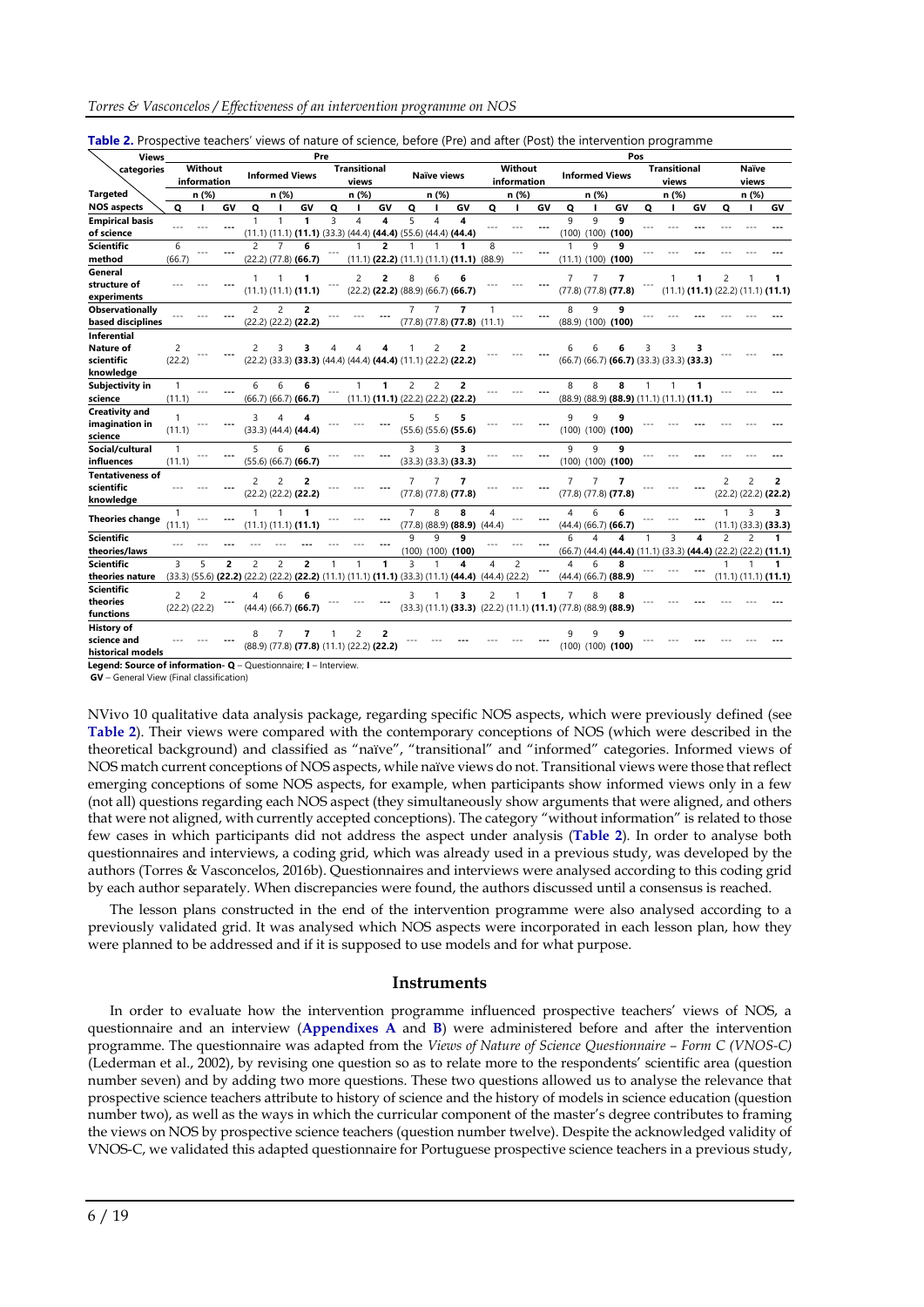considering the specificity of the sample and the inclusion of different questions. In that study, we verified that questions were understandable and that the respondents addressed the predefined targeted NOS aspects and proved to be capable of presenting a wide range of views. Moreover, by comparing the NOS profiles generated by the separate analyses of the questionnaires and the transcripts of interviews, a high degree of congruence was also achieved. These results constitute evidences regarding the validity of this questionnaire (more details of this process are presented in Torres and Vasconcelos (2016b). Interviews were always conducted after filling out the questionnaire. In the interviews, respondents were asked to read and to better explain and justify certain answers and also to clarify some unclear responses, in order to avoid ambiguities. Indeed, Lederman and collaborators (2002) recommend this follow-up interviews after the administration of the questionnaire. As so, according to the literature review (Abd-El-Khalick, 2006; Abd-El-Khalick et al., 1998; Lederman et al., 2002) and in order to clarify respondents' answers, the main interview protocol was elaborated (**Appendix B**). These main questions oriented the interview and some other questions were also made given the specificity of the answers of each respondent.

The grid to evaluate the lesson plans was mainly used to check which NOS aspects were included in each lesson plan and how they were planned to be taught (explicitly/implicitly; in an embedded/non-embedded manner); and to check if it was supposed to use models in the class and with what purpose (to develop conceptual knowledge; to develop inquiry skills; and/or to develop NOS views).

### RESULTS AND DISCUSSION

### **NOS Views**

In **Table 2**, it is presented prospective science teachers views of NOS before and after the intervention programme. We presented their views according to their answers to the questionnaires (Q), to the interviews (I) and to their general view (that results from their answers to both instruments – GV). Our analysis will focus on their general views (GV). As shown in **Table 2**, prospective science teachers improved their views of NOS after attending the intervention programme. In fact, before the intervention programme several problems were identified, especially related to the empirical, tentative and inferential nature of scientific knowledge, the general structure of experiments and observationally-based disciplines and to the difference between theories and laws and theories change. The following section will present prospective teachers' views of each NOS aspect evaluated, either before or after the intervention programme.

### **Empirical Basis of Scientific Knowledge**

Before the intervention programme, only one respondent (11.1%) possessed an informed view concerning the empirical basis of scientific knowledge. In fact, four respondents believed that science is based on facts and concrete things, emphasising the need for experiments in the development of scientific knowledge. The other four presented a transitional view, i.e., they simultaneously presented arguments that were aligned and others that were not aligned with the currently accepted conception of the empirical basis of scientific knowledge. In this regard, Vera stated:

*In my opinion, the development of scientific knowledge requires experiments, as theoretical scientific knowledge must be tested through experiments in order to prove or disprove the theory. (Pre\_Questionnaire\_PreQ\_Vera)*

I think that imagination is important, as if we just stick to data, we are not able to make new *interpretations and we are not able to discover the key point. With imagination we can make inferences, beyond what is there, that may be even more important." (Pre\_Interview\_PreI\_Vera)*

After the intervention programme, all prospective teachers held informed views of the empirical nature of scientific knowledge. In fact, they recognized that experiments are not always needed in the development of scientific knowledge and that science is the result of a human endeavour to explain the world (**Table 3**).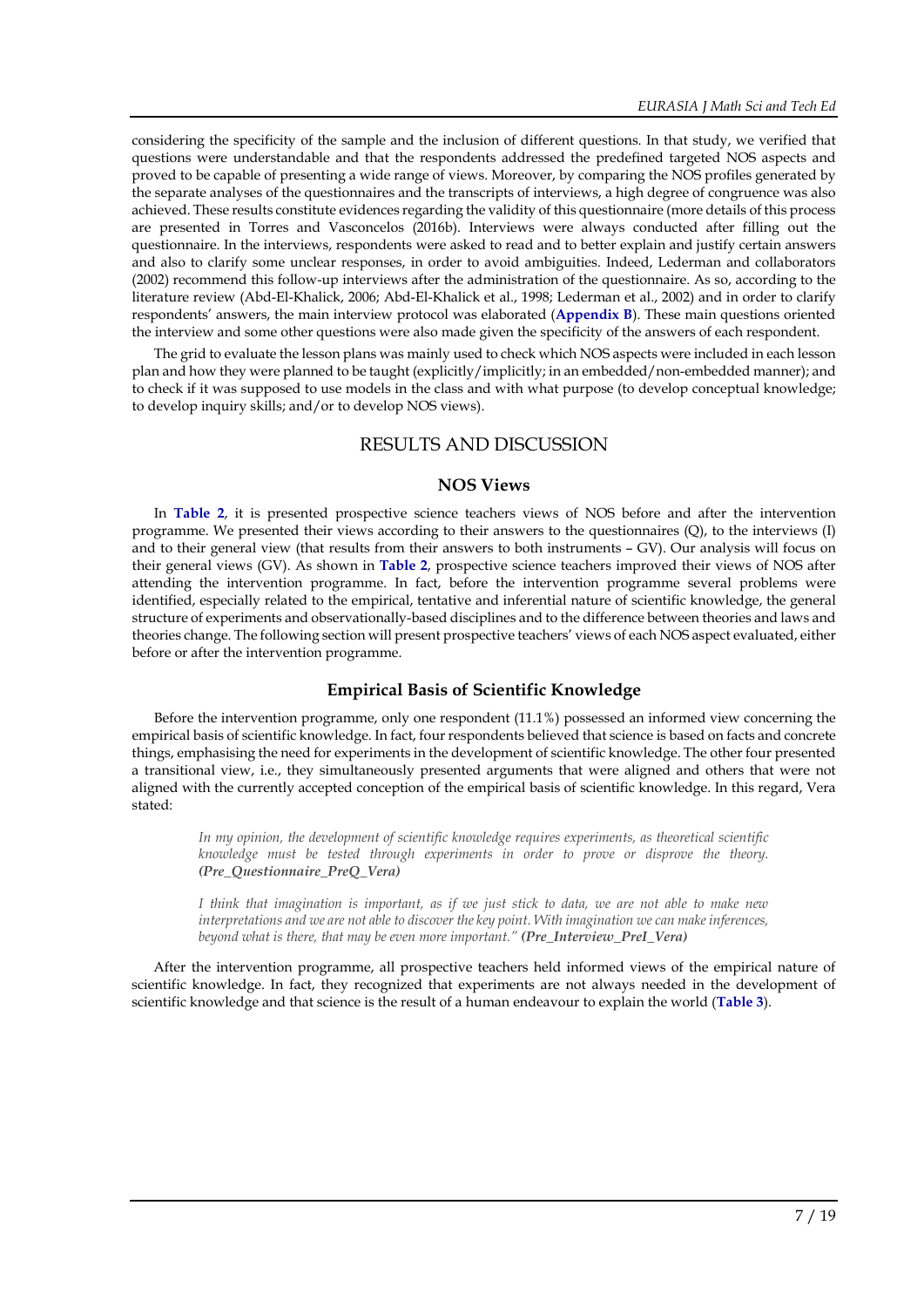|                    | Table 3. Examples of prospective teachers' views of nature of science, before (Pre) and after (Post) the intervention programme |
|--------------------|---------------------------------------------------------------------------------------------------------------------------------|
| <b>NOS aspects</b> | Examples                                                                                                                        |

| nos aspects                                                | елангрісэ<br>Pre                                                                                                                                                                                                                                                                                                                                                                                                                                                                                                                                                                                                                                                                                                                                                                                                                                                                                                                                              | Pos                                                                                                                                                                                                                                                                                                                                                                                                                                                                                                                                             |  |  |  |  |
|------------------------------------------------------------|---------------------------------------------------------------------------------------------------------------------------------------------------------------------------------------------------------------------------------------------------------------------------------------------------------------------------------------------------------------------------------------------------------------------------------------------------------------------------------------------------------------------------------------------------------------------------------------------------------------------------------------------------------------------------------------------------------------------------------------------------------------------------------------------------------------------------------------------------------------------------------------------------------------------------------------------------------------|-------------------------------------------------------------------------------------------------------------------------------------------------------------------------------------------------------------------------------------------------------------------------------------------------------------------------------------------------------------------------------------------------------------------------------------------------------------------------------------------------------------------------------------------------|--|--|--|--|
| <b>Empirical basis</b><br>of science                       | Science is based on facts and concrete things, while other disciplines are<br>influenced by individuals ().<br>Scientific knowledge requires experiments. We need to conduct experiments<br>for the development of scientific knowledge.<br>Q (questionnaire)_Francisco (Uninformed)                                                                                                                                                                                                                                                                                                                                                                                                                                                                                                                                                                                                                                                                          | Science differs from other disciplines because, although it is<br>based on interpretations, scientific disciplines try to explain<br>phenomena and processes of nature.<br>Q_Francisco (Informed)<br>No, the development of scientific knowledge is not based<br>solely on experiments.<br>I (interview)_Francisco (Informed)                                                                                                                                                                                                                   |  |  |  |  |
| <b>Scientific</b><br>method                                | In science there is no single scientific method and there is always some<br>subjectivity of the scientist.<br>Q_Sofia (Informed)<br>I think that there is no single scientific method; I think that there are many<br>methods to achieve something.<br>I_Sofia (Informed)<br>Yes, I think that, in order to construct scientific knowledge, we must employ<br>the scientific method, in terms of a certain stepwise procedure<br>I_Francisco (Uninformed)                                                                                                                                                                                                                                                                                                                                                                                                                                                                                                     | No [I do not think that scientists use a specific method when<br>they do science]. As science is subjective, I think that there<br>isn't a general guide that should be followed by all scientists<br>() there are different ways to reach the same conclusion<br>l_Inês (Informed)                                                                                                                                                                                                                                                             |  |  |  |  |
| General<br>structure of<br>experiments                     | An experiment is a practical activity performed to prove or disprove a<br>scientific theory.<br>Q_Vera (Uninformed)<br>Yes, I believe that there is no need to manipulate variables in an experiment.<br>An observation may constitute an experiment.                                                                                                                                                                                                                                                                                                                                                                                                                                                                                                                                                                                                                                                                                                         | [An experiment] is mainly based on the manipulation of<br>variables with the aim of observing and collecting data and<br>evidence which allow us to take conclusions and to respond<br>to the objective/central question of the situation.<br>Q_Inês (Informed)                                                                                                                                                                                                                                                                                 |  |  |  |  |
| based<br>disciplines                                       | I_Vera (Uninformed)<br><b>Observationally</b> The development of scientific knowledge, depending on the topic, doesn't<br>always rely on experiments; that is, there is scientific knowledge which was<br>only based on observation (and with no need to rely on experiments).<br>Q_Maria (Informed)<br>In my opinion, the development of scientific knowledge requires experiments, knowledge requires experiments] () knowledge can be<br>as theoretical scientific knowledge must be proven through experiments in<br>order to prove or disprove a theory. Theories are only scientifically valid after<br>being tested with experiments.                                                                                                                                                                                                                                                                                                                  | Not always. Because there are scientists that develop<br>theories based only on observations.<br>Q_Maria (Informed)<br>No, I don't think so [that the development of scientific<br>developed through direct observations, it doesn't need<br>experiments. () Yes, my view has changed a little [since I]<br>responded to the first questionnaire]                                                                                                                                                                                               |  |  |  |  |
| <b>Inferential</b><br>Nature of<br>scientific<br>knowledge | Q_Vera (Uninformed)<br>With the increase of technology that allows the exploration of remote places<br>of the Earth, I think that it is possible to do research about the different layers the Earth's internal structure, as the data that they use to<br>of the Earth's interior. <b>Q_Inês (Uninformed)</b><br>() Through the data that they collect in the field, when they go to the sites,<br>they remove samples and, according to those samples, the composition of<br>those samples, I think that they try to elaborate the structure of the interior of data. Also, scientists are not totally certain about the<br>the Earth.<br>I_Inês (Uninformed)<br>Scientists are not completely certain about the Earth's interior, as they do not species definition.<br>use direct data; they use inferred data (for example, data from seismic waves<br>propagation). () Scientists are certain concerning species definition ().<br>Q_Vera(Transitional) | I_Vera (Informed)<br>I have said that scientists are not absolutely certain about<br>construct the models (that are currently accepted) result<br>from inferences and not from direct observations. As such, it<br>might be influenced by whom is doing the inferring from the<br>concept of species. () My view has changed as in the<br>former questionnaire I said that they were certain regarding<br>I_Vera (Informed)                                                                                                                     |  |  |  |  |
| Subjectivity in<br>science                                 | I think that the method of an exact science is more objective and will produce With the same data, same things, different conclusions are<br>more concrete answers. Philosophy, for example, is based on people'<br>opinions, so there aren't correct answers in philosophy.<br>There are two hypotheses () that occurred at the same time and that were<br>strong enough to lead to the extinction of species () Despite both being<br>correct, it is not possible that one invalidates the other, as we are not certain<br>of anything.<br>I_Carolina (Uninformed)                                                                                                                                                                                                                                                                                                                                                                                          | possible because we are talking about people and people<br>are subjective. Also, by selecting certain hypotheses instead<br>of others, by manipulating certain variables instead of<br>others, they are influencing the research, as they are<br>subjective and they use their imagination. As a result it is<br>obvious that they can reach different conclusions.<br>l_Rita (Informed)                                                                                                                                                        |  |  |  |  |
| <b>Creativity and</b><br>imagination in<br>science         | In my opinion, scientists use imagination and creativity in two stages. In the<br>planning stage, as the selection of the theme is crucial, that should bring<br>something new to science. After data collection, imagination is important,<br>because there is a need to make inferences from the data obtained.<br>Q_Vera (Uninformed)<br>Scientists use their imagination and creativity after data collection, as they try<br>to make sense of the data collected.<br>Q_Bárbara (Uninformed)                                                                                                                                                                                                                                                                                                                                                                                                                                                              | Yes, scientists use imagination and creativity, especially<br>when they formulate questions and also after data<br>collection. To formulate questions, scientists must imagine<br>or expect possible results and in the end they have to<br>explain the results obtained. () [Imagination and creativity]<br>are mainly used on these stages, but scientists use<br>imagination and creativity in all stages of their<br>investigations.<br><b>I_Bárbara (Informed)</b>                                                                         |  |  |  |  |
| Social/cultural<br>influences                              | I think that science is universal, as water freezes at 0° C in Portugal and in<br>Japan or in Antarctic. Science should be the same for all, as well as theories<br>and experiments.<br>Q_Francisco (Uninformed)<br>I consider that science reflects social and cultural values, as we are influenced<br>by those values. () We are all influenced, depending on the region. For<br>example, I behave in a different way from a person from Afghanistan; our<br>points of view are completely different. And yes, science will be influenced by<br>my educational background, by my empirical experience; all of this will<br>influence me as a scientist I think so.<br>I_Maria (Informed)                                                                                                                                                                                                                                                                   | Yes, I consider that science reflects social and cultural values.<br>As I have mentioned before, the environment where scientist<br>live may influence its knowledge concerning a certain<br>aspect.<br>I_Francisco (Informed)<br>Yes, science reflects social and cultural values as we are<br>integrated in a society and culture. We belong to that<br>society and culture, as our personality is built in that<br>environment. This will influence our interpretation of and<br>even our questioning towards reality.<br>I_Sofia (Informed) |  |  |  |  |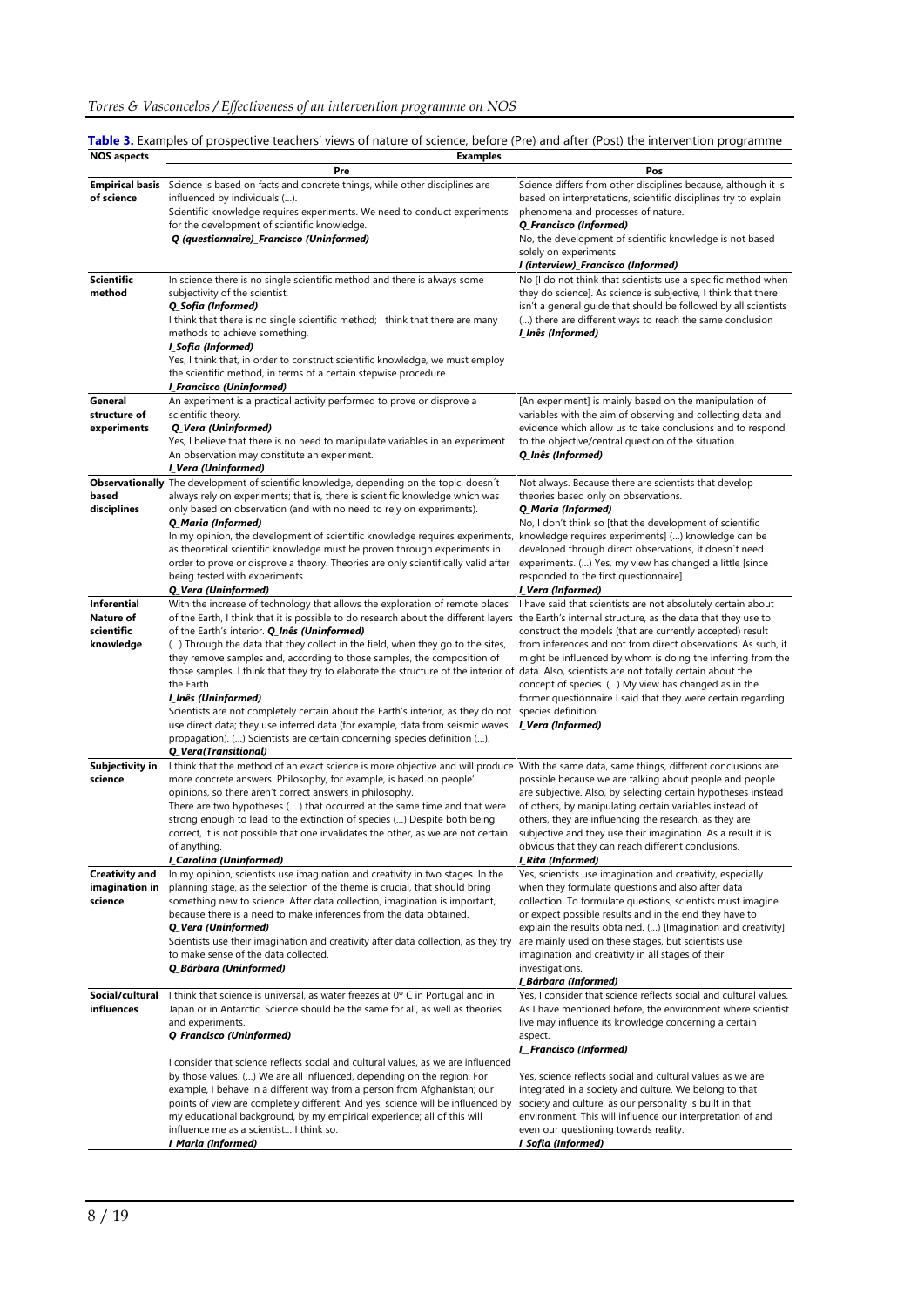**Table 3 (continued).** Examples of prospective teachers' views of nature of science, before (Pre) and after (Post) the intervention programme

| <b>NOS aspects</b>                                       | <b>Examples</b>                                                                                                                                                                                                                                                                                                                                                                                                                                                                                                                                                                                                                                                                                       |                                                                                                                                                                                                                                                                                                                                                                                                                                                                                                                                                                                                                                                                                                                                                                                                                               |
|----------------------------------------------------------|-------------------------------------------------------------------------------------------------------------------------------------------------------------------------------------------------------------------------------------------------------------------------------------------------------------------------------------------------------------------------------------------------------------------------------------------------------------------------------------------------------------------------------------------------------------------------------------------------------------------------------------------------------------------------------------------------------|-------------------------------------------------------------------------------------------------------------------------------------------------------------------------------------------------------------------------------------------------------------------------------------------------------------------------------------------------------------------------------------------------------------------------------------------------------------------------------------------------------------------------------------------------------------------------------------------------------------------------------------------------------------------------------------------------------------------------------------------------------------------------------------------------------------------------------|
|                                                          | Pre                                                                                                                                                                                                                                                                                                                                                                                                                                                                                                                                                                                                                                                                                                   | Pos                                                                                                                                                                                                                                                                                                                                                                                                                                                                                                                                                                                                                                                                                                                                                                                                                           |
| <b>Tentativeness</b><br>of scientific<br>knowledge       | Scientific theories change over the course of time (). A scientific law is<br>established as a universal truth and it is something that is accepted by the<br>entire scientific community, such as the law of gravity. On the other hand, a<br>theory tries to explain something without been recognized a truth, like, for<br>example, the theory of evolution.<br>Q_Vera (Uninformed)                                                                                                                                                                                                                                                                                                               | I believe that scientific theories change and may be<br>reformulated. They are not eternal for many reasons ().<br>A law describes something that we observe repeatedly (),<br>while a theory is something more comprehensive. A theory<br>was accepted by the scientific community ()<br>I_Rita (Informed)                                                                                                                                                                                                                                                                                                                                                                                                                                                                                                                   |
| <b>Theories</b><br>change                                | These changes may occur, for example, because technology has advanced<br>and now there are new means that demonstrate that the former conception<br>was not the correct one.<br>Q Vera (Uninformed)                                                                                                                                                                                                                                                                                                                                                                                                                                                                                                   | I believe that scientific theories change and may be<br>reformulated. They are not eternal for many reasons or<br>due to new observations, or due to new results in<br>experiments, or due to scientists' creativity and imagination.<br>Someone may think in something different, as a<br>consequence things may be reformulated.<br>I_Rita (Informed)                                                                                                                                                                                                                                                                                                                                                                                                                                                                       |
| <b>Scientific</b><br>theories/laws                       | A theory is something that may undergo changes, while a law is something<br>concrete and immutable.<br>Q_Francisco (Uninformed)<br>I think that a law is something that is proven; a theory is something that we<br>suppose. () I think that a theory may evolve into a law.<br>Q_Andreia (Uninformed)                                                                                                                                                                                                                                                                                                                                                                                                | A scientific theory intends to explain phenomena or<br>processes that occur in nature. A scientific law is based on<br>observable/experimental patterns (). Gravity law - all<br>objects are submitted to gravity, which is responsible for<br>their downward movement. Tectonic plates movement – it<br>explains how the movement of tectonic plates occur and<br>which factors influence this movement.<br>Q_Maria (Informed)                                                                                                                                                                                                                                                                                                                                                                                               |
| <b>Scientific</b><br>theories nature                     | A scientific theory may be what is proposed as an explanation for certain<br>phenomena, structures and actions. () Accepted theories represent what is<br>known at the moment and give us a well-founded explanation of what exists. <i>LBárbara (Informed)</i><br>Q_Carolina (Informed)<br>Theories may change because they are not facts. So, they are hypotheses that that are scientifically accepted by the scientific community.<br>may prove to be erroneous.<br>Q_Andreia (Uninformed)<br>() Theories are suppositions (hypotheses) of what happens.<br>Q_Bárbara (Uninformed)                                                                                                                | () and theories explain those scientific laws, they are not<br>hypotheses.<br>Theories are suppositions, probable ideas. Laws are theories<br>Q_Andreia (Uninformed)<br>For example, the theory of plate tectonics, that tries to<br>explain the movement of the tectonic plates.<br>Q_Francisco (Informed)                                                                                                                                                                                                                                                                                                                                                                                                                                                                                                                   |
| <b>Scientific</b><br>theories<br>functions               | We bother to learn scientific theories because we are very curious and we<br>wonder ourselves about the world.<br>Q Sofia (Uninformed)<br>It is important to learn scientific theories not only to understand the world<br>but also because a theoretical framework is always needed in order to<br>conduct research projects.<br>Q Vera (Informed)                                                                                                                                                                                                                                                                                                                                                   | Because it is important to reach more completed theories,<br>based on theories that are not completely correct.<br>I_Andreia (Informed)                                                                                                                                                                                                                                                                                                                                                                                                                                                                                                                                                                                                                                                                                       |
| <b>History of</b><br>science and<br>historical<br>models | History of Science is important [in science education], as it is possible to verify Both history of science and historical models are very<br>that science is not dogmatic and that current scientific knowledge is achieved important [in science education] as they explain how science<br>through the contributions of several scientists of the past.<br>I Maria<br>Yes, historical models are also important [in science education] as they<br>facilitate the learning and the transmission of content knowledge. Just saying<br>that "the nucleus of the cell contains this and that" is very different from<br>explaining it with a model that students may observe.<br>I_Maria (Transitional) | changes over the course of time; they demonstrate<br>scientists' ideologies and beliefs in the past. () In this way,<br>students will understand that science is not a dogma and it<br>depends on cultural, economic, technological and social<br>aspects of that time.<br>Q_Maria (Informed)<br>Employing content related to history of science and<br>historical models in science education allows students to<br>develop an in-depth view about science, its evolution, its<br>characteristics and its nature.<br>Q Vera (Informed)<br>To understand the history and evolution of science is<br>essential to understand what we known and how we achieve<br>that knowledge. To understand that several contexts have<br>influenced science, it helps us to understand how science is<br>constructed.<br>Q Rita (Informed) |

The results were globally positive concerning the empirical basis of scientific knowledge. One prospective science teacher maintained an informed view about this aspect, while the other eight have improved it.

### **Scientific Method**

When asked about the existence of a single scientific method, the majority of respondents (6 - 66.7% - before the intervention programme and 9 – 100.0% - after the intervention programme) recognized that there are different ways of doing science. Despite the number of informed answers given before the intervention programme, it was verified that prospective science teachers improved their views concerning the (in)existence of a single scientific method. In fact, three prospective science teachers improved their views about this aspect and the other six have maintained an informed view.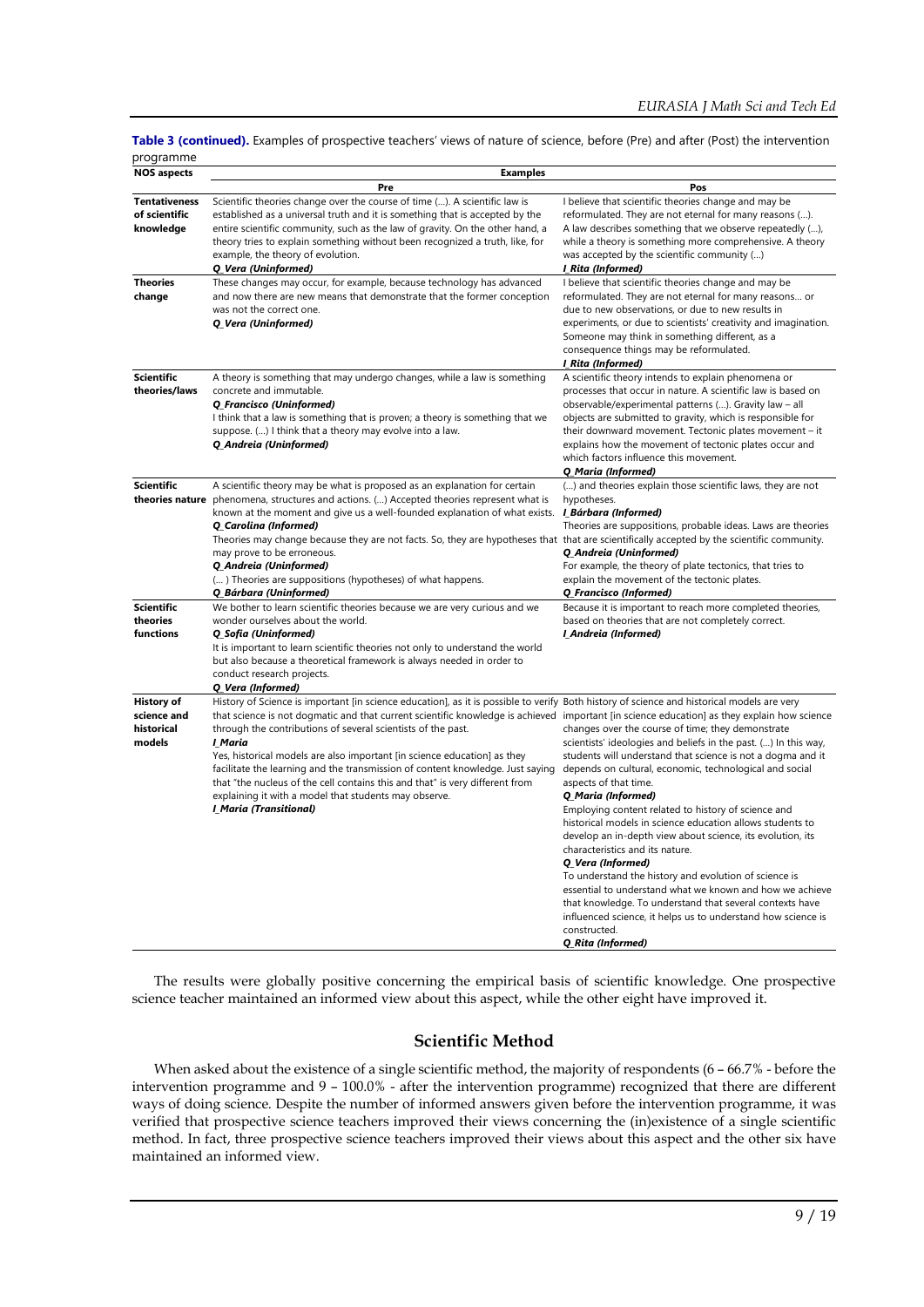### **General Structure of Experiments**

Before the intervention programme, the majority of prospective science teachers revealed some difficulties in describing an experiment. In fact, only one respondent presented an informed view concerning the general structure and aim of an experiment. However, after the intervention programme, seven of them (77.8%) recognized the manipulative nature and aim of experiments. In fact, only one respondent maintained an uninformed view. Seven have improved their views and one has maintained his informed view about this aspect. For example, Inês stated:

*An experiment consists of a manipulation of variables of an object, phenomena or process that occurs* in the real world and I think that we may verify the causes and effects, the object of the study may *acquire different behaviours under different situations. (PosI\_Inês)*

### **Observationally based Disciplines**

Concerning the relevance of observationally based disciplines in science, only two prospective science teachers held an informed view prior to the intervention programme (for example Maria – see **Table 3**). However, after the intervention programme all respondents understood the relevance of observation in science and that experiments are not always required to develop scientific claims, which ultimately means that seven prospective science teachers have improved their views about this aspect.

### **Inferential Nature of Scientific Knowledge**

Only three (33.3%) prospective science teachers had a full understanding of the inferential nature of scientific knowledge before the intervention programme. Two of them presented naïve views and four (44.4%) transitional views, as they recognized the inferential nature of scientific knowledge only in some situations. In this regard, Andreia stated:

Scientists are not totally certain, as the information that they obtain from the interior of the Earth does *not come from direct observation, but from indirect data (…) Scientists are certain concerning species definition, as they have conducted experiments that enable scientists to analyse singularities of each organism and group them in distinct species. (PreQ\_Andreia)*

After the intervention programme, the majority of respondents (n=6) recognized that indirect evidence is used to determine structures and models, such as the Earth's interior model. They further indicated that species is a construct (which is not certain) that helps scientists to organize, classify and establish relationships between organisms. For example, Vera stated:

I think that the concept of species emerges from the need to group organisms, due to the variety of organisms that exist, it is more related to the need scientists have to group organisms in order to *facilitate their work. (PosI\_Vera)*

Regarding this aspect, five prospective science teachers improved their views, three of them maintained an informed view and one maintained a transitional view.

### **Subjectivity in Science**

In spite of the verified improvement of prospective science teachers' understanding regarding subjectivity in science, the majority of them presented informed views either before or after the intervention programme (**Table 2**), recognizing the influence of scientists' knowledge, background, expectations and opinions in science. In this way, they believed that subjectivity may explain the dinosaur extinction controversy and thus why different conclusions are possible. However, before the intervention programme, two respondents surmised that this controversy results simply from the scarcity of data and did not give any relevance to subjectivity in science. In general terms, six prospective science teachers maintained an informed view, while three of them improved their views concerning subjectivity in science.

### **Creativity and Imagination in Science**

Although all prospective science teachers had previously recognized that creativity and imagination are relevant to the development of scientific knowledge, the majority of them (n=5 - 55.6%) believed that creativity and imagination are linked only to certain stages of the research, namely the planning stage and the stage after data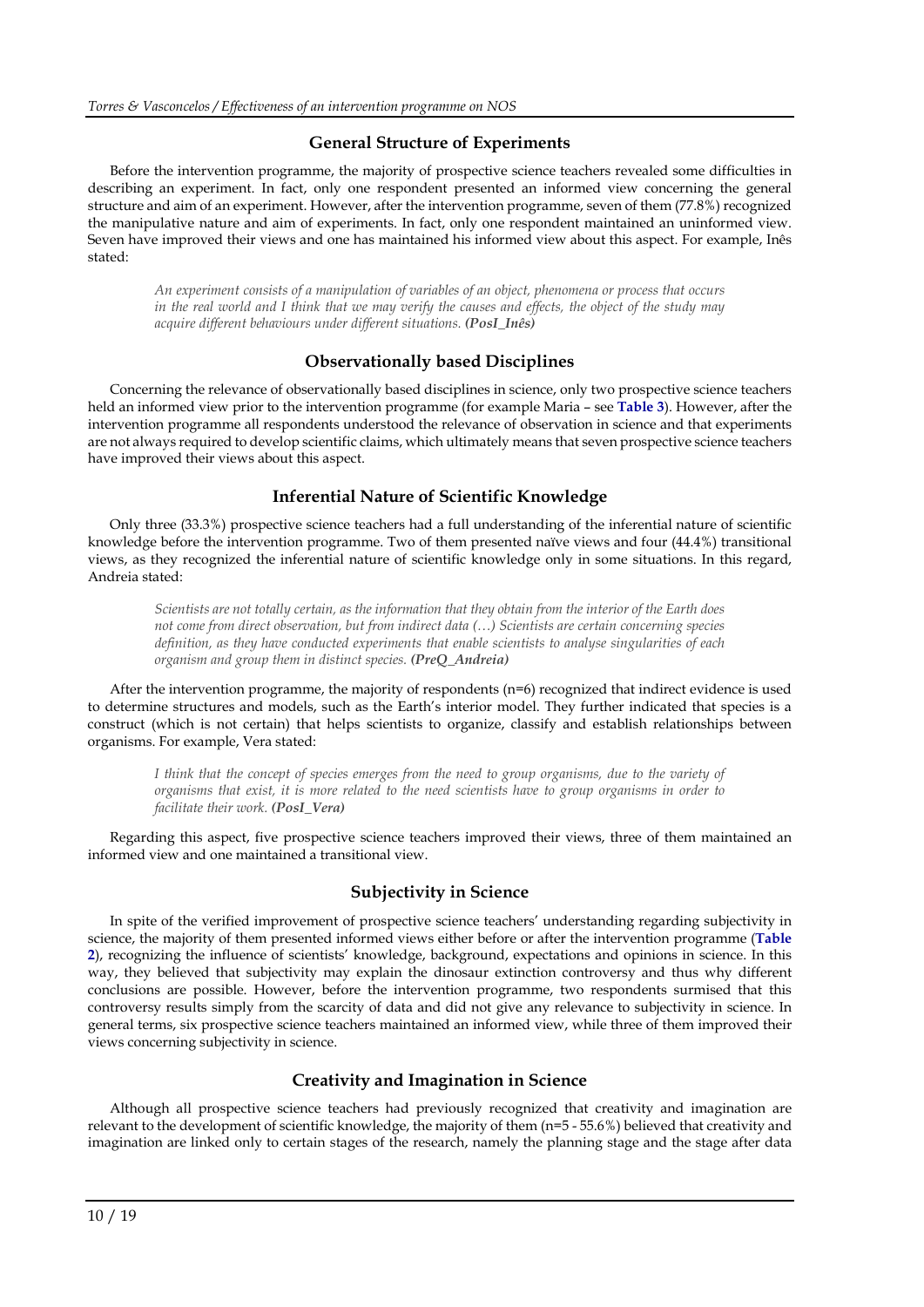collection (see **Table 3**). After the intervention programme, all prospective science teachers held informed views concerning creativity and imagination in science, highlighting their use in every stage of the research:

*Creativity and imagination are very important in scientific research. For example, when constructing a model (…) (PosQ\_Francisco)*

*[Scientists] use imagination and creativity, as they are human beings. Imagination and creativity are used in all stages of the research, such as the formulation of questions, the formulation of hypotheses, the experiment (that can be performed in very different ways), the formulation of conclusions and of a final theory (…). (PosI\_Rita)*

Moreover, it is emphasised that creativity and imagination are fundamental in science as they

*"(…) allow the evolution and enables the progress (…) [scientists] are creating something, therefore they need creativity and imagination" (PosI\_Sofia)*

In the end, five prospective science teachers improved their views and four of them maintained an informed view concerning this aspect.

### **Social and Cultural Influences**

The majority of respondents  $(66.7\% - n=6 - \text{before the intervention programme and } 100.0\% \text{ after it})$  held informed views concerning social and cultural influences on science, as they recognized the influence of social and cultural aspects on science development. In this case, three prospective science teachers have improved their views concerning this aspect.

### **Tentativeness of Scientific Knowledge**

Despite the fact that all prospective science teachers assumed that theories change, the majority of them (n=7; 77.8%) held the naïve view that laws are more certain than theories, suggesting a certain lack of knowledge concerning the tentativeness of scientific knowledge. Furthermore, five prospective science teachers (55.6%) mentioned that laws are absolute and do not change.

After the intervention programme, the majority of prospective science teachers improved their views concerning the tentativeness of scientific knowledge. In fact, only two prospective science teachers persisted with the view that laws are more certain than theories. For example, Andreia still mentioned:

Yes, I said that theories are assumptions, probable ideas and that laws are theories that are scientifically *accepted (…) theories can still be tested, laws are typically proven. (PosI\_Andreia)*

Although two prospective science teachers maintained an uninformed view, five of them have improved their views, while two maintained their informed view about the tentativeness of scientific knowledge.

### **Theories Change**

When analysing why theories change, we also verified that prospective science teachers improve their views, as only one prospective teacher presented informed views prior to the intervention programme. In fact, they mainly mentioned that theories change due to technological advances and new knowledge (**Table 3**). On the other hand, after the intervention programme, the majority of respondents held informed views, recognising the role of different interpretations and perspectives in the development of scientific knowledge. In fact, only three prospective science teachers have kept an uninformed view, as five others have improved their views, having one maintained his informed view.

### **Difference between Scientific Theories and Laws**

Prior to the intervention programme, all prospective science teachers presented naïve views regarding the difference between scientific theories and laws. Indeed, seven respondents (77.8%) indicated that laws are more certain than theories and two of them also added that theories evolve into laws, as they become proven (see examples of **Table 3**). It was verified that prospective teachers improve their views, as after the intervention programme, four respondents (44.4%) possessed informed views and four others transitional views. For example, Vera recognized that "a scientific law constitutes a generalization of patterns that are observed in nature, while a scientific theory provides explanations for those laws (PosQ)". On the other hand, she also believed that laws are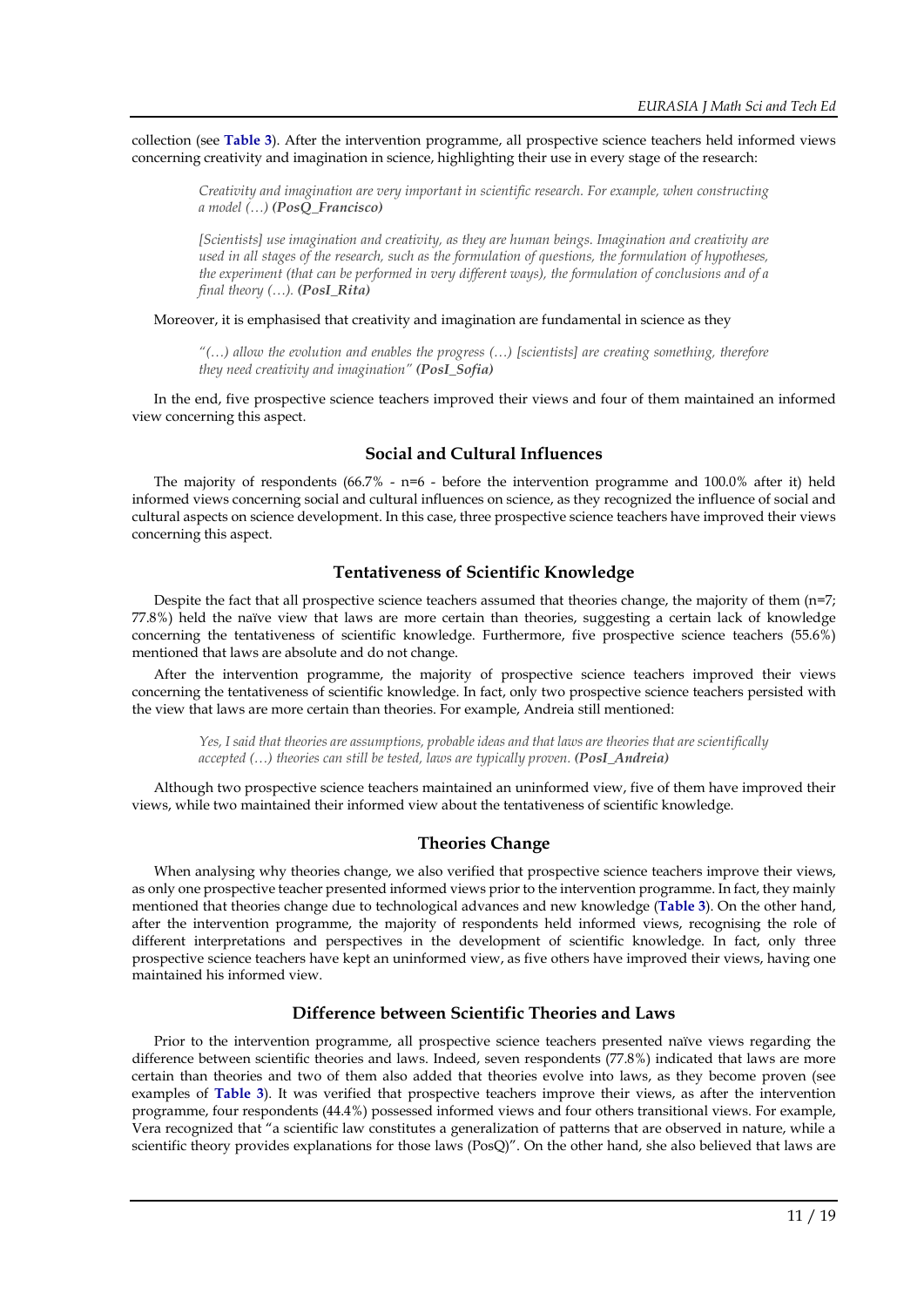more certain than theories, which revealed a transitional view. Regarding this aspect, only one respondent has kept an uninformed view while the remaining have improved their views.

### **The Nature of Scientific Theories**

Only two prospective science teachers held informed views concerning the nature of scientific theory prior to the intervention programme. It is important to emphasize that at this stage of the study prospective science teachers undervalued scientific theories, considering them flawed and less important than laws. In this respect, Vera said:

*A theory tries to explain something without being recognized as a truth, like, for example, the theory of evolution. (PreQ\_Vera)*

After the intervention programme, the bulk of respondents (n=8) held an informed view, recognising that theories are explanations that have scientific value:

*A scientific theory must be approved by the scientific community to be recognized as a scientific theory. (…) scientific theories are explanations which were validated by the scientific community (PosQ\_Vera)*

In this case, only one respondent has maintained an uninformed view. Four of them improved their views and two maintained an informed view (for this aspect two prospective science teachers did not give sufficient data to track changes to their profile).

### **Functions of Scientific Theories**

Concerning the function of scientific theories, the majority of prospective science teachers held informed views both before and after the intervention programme. However, before the intervention programme three respondents had some difficulties in justifying the usefulness of scientific theories. After the intervention programme, eight respondents (88.9%) possessed informed views concerning the usefulness of learning scientific theories: 66.7% (n=6) believed that theories provide a theoretical framework that allows for the understanding of current knowledge; 11.1% (n=1) recognized that scientific theories provide a theoretical framework for future investigations and 11.1% (n=1) stated that scientific theories have both functions. In this case, three prospective science teachers improved their views, while five of them maintained an informed view (for this aspect one prospective science teacher did not give sufficient data to track changes to his profile).

#### **The History of Science and Historical Models**

When asked about the relevance of history of science and historical models for science education, the majority of prospective science teachers also presented informed views both before and after the intervention programme. However, we can verify that after the intervention programme they exhibited a better understanding of their relevance for science education, as they improved their views related to historical models. In fact, both Maria and Inês did not understand the full potential of historical models in science education, as their relevance was restricted to the fact that they were visual aids in the learning process. In this way, two prospective science teachers improved their views, while seven maintained an informed view regarding this aspect.

#### **The Change of their Views about Science**

The results related to the last question of the questionnaire (that was only applied after the intervention programme) were already discussed in a previous work (Torres, Amador, & Vasconcelos, 2016) and are briefly discussed in this paper. In this regard, all respondents recognized that they had changed their views of NOS and had particularized some changes concerning specific NOS aspects. Three respondents (33.3%) expressed that they had come to a better understanding of the fact that experiments are not always required in the development of scientific knowledge:

*I have learned that science involves much more than conducting experiments. (PosQ\_Andreia)*

Moreover, two respondents (22.2%) emphasised that they had improved their views concerning the difference between theories and laws and two others their views related to social and cultural influences on science:

*The main change was related to the influence of socioeconomic context in scientific enterprise. In the beginning, I thought that there was no relationship, now I recognize it (PosQ\_Vera)*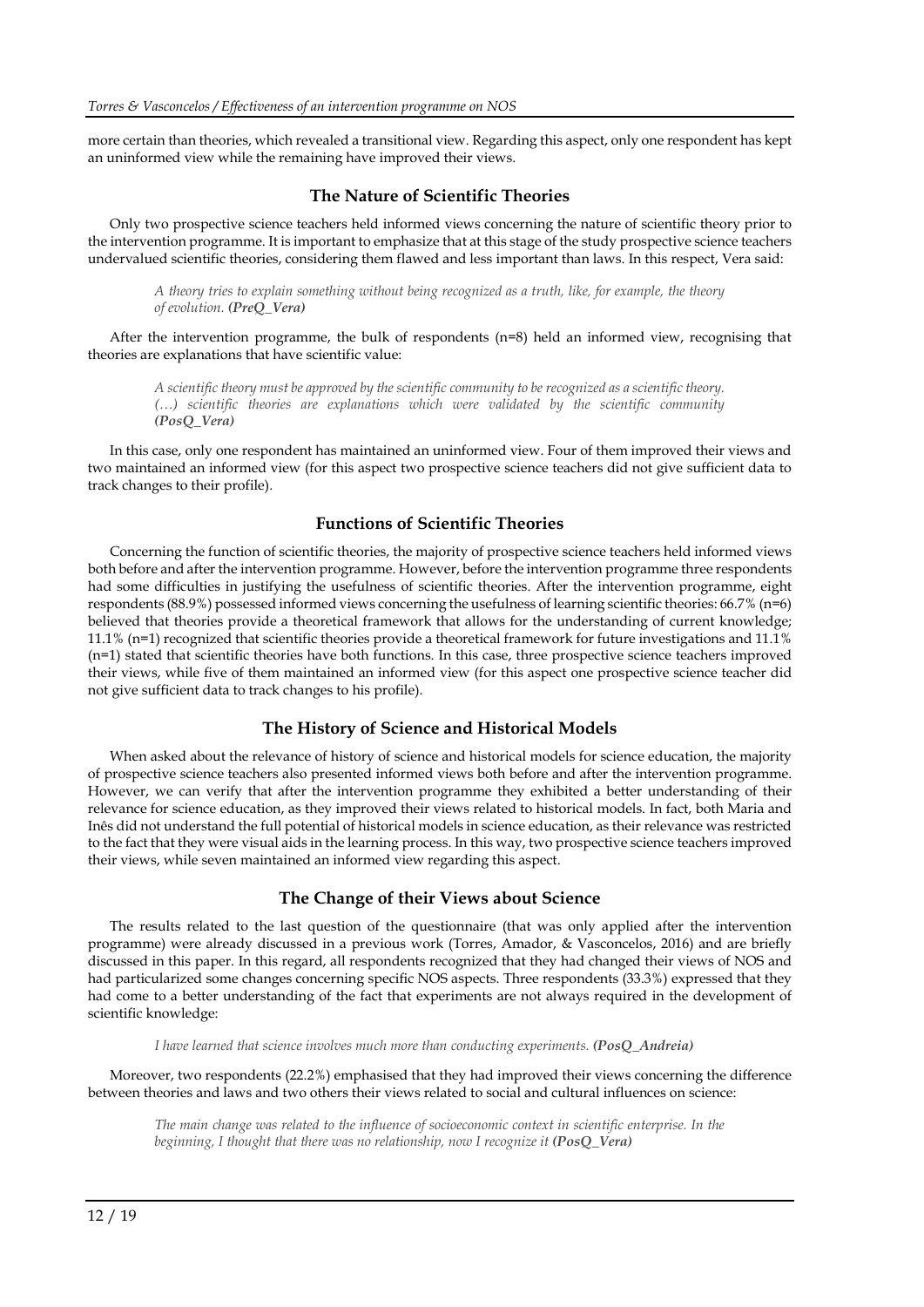Another important achievement was the recognition that they had arrived at a better understanding of the relevance of NOS instruction in science classes (44.4%; n=4), which we considered of the utmost importance, considering the nonlinear translation of NOS views to classroom practice. Furthermore, three respondents (33.3%) also revealed that they better understood the relevance of using history of science in their classes.

Concerning the sources (or reasons) responsible for the changes that have occurred, all respondents mentioned the classes of the intervention programme and three (33.3) the reading of certain documents, such as scientific papers.

In this way, and considering the results obtained, we may assume that the classes of the intervention programme had positively contributed to the improvement of prospective science teachers' views of NOS. As previously mentioned, NOS aspects were explicitly taught in the classes of the intervention programme and by relying on historical models and history of science. Moreover, some prospective science teachers also rely on historical models and history of science in their lessons plans (Maria, Vera, Sofia and Carolina) to teach NOS aspects to their students, which may indicate that prospective science teachers themselves reckon that historical models and history of science may be used to efficiently teach NOS aspects.

#### **Models Views**

Although models are considered to be an important aspect of science, we decided to analyse in depth prospective science teachers' knowledge about models in another study (Torres & Vasconcelos, 2017). Globally, we concluded that the prospective science teachers who attended the intervention programme improved their views regarding models in science (both the concept and purposes of scientific models) and for teaching science (as they greatly amplified their views regarding the relevance of models in science teaching).

#### **Lessons Plans**

As prospective science teachers were free to choose a scientific content in the end of the intervention programme, the lessons plans were related to different geology themes: Vera constructed a lesson plan to teach about seismology; Sofia about plate tectonic theory; Rita about coastal erosion; Carolina about sedimentary rocks and environments; Bárbara about geological time; Maria about the structure of the interior of the Earth; Inês about groundwater; Francisco about volcanology and Andreia about rock deformation. The lessons plans were mainly analysed regarding the intention of instructing NOS and the use of models. Although all prospective science teachers included NOS aspects in their lessons plans, there are some differences concerning the number of aspects incorporated in each lesson plan. For example, Inês made only references to the tentativeness of scientific knowledge, while Rita focused on six distinct aspects. For example, Rita had developed a problematic scenario about a real problem in Portugal (coastal erosion) in which she raised many problems and doubts to be answered by the students. Students were prompt to develop a modelling activity regarding coastal erosion, while thinking about the relevance of models in the development of scientific knowledge and in the resolution of problems of everyday life. To complete the activity, students would have to answer different questions related to the phenomenon of coastal erosion, but also to some related with NOS aspects, such as: *Could models explain this* phenomenon and help in the achievement of answers to those problems? Do you think that the knowledge generated in this *activity is immutable? And in science?* Maria, who also included many NOS aspects in her lesson plan, asks for a final exercise that prompted students' reflection regarding scientific model characteristics: *Please comment the following* sentence – Nowadays there are two models of the Earth's internal structure, that divide Earth in concentric layers. These layers *present different designations and thicknesses.*

The majority of prospective science teachers (n=8 – 88.9%) focused on the tentativeness of scientific knowledge, while none of them focused on the difference between theories and laws (see **Table 4**). In fact, the difference between scientific theories and laws was the aspect that revealed the fewest informed views before and even after the intervention programme (see **Table 2**), which may explain why this aspect was not focused on in any lesson plan. Both social and cultural influences on science and the relevance of models in scientific knowledge development were included in the lesson plans of four prospective teachers. For example, Francisco by using a model with honey for students to understand magma viscosity, also problematized why models are important for the evolution of scientific knowledge.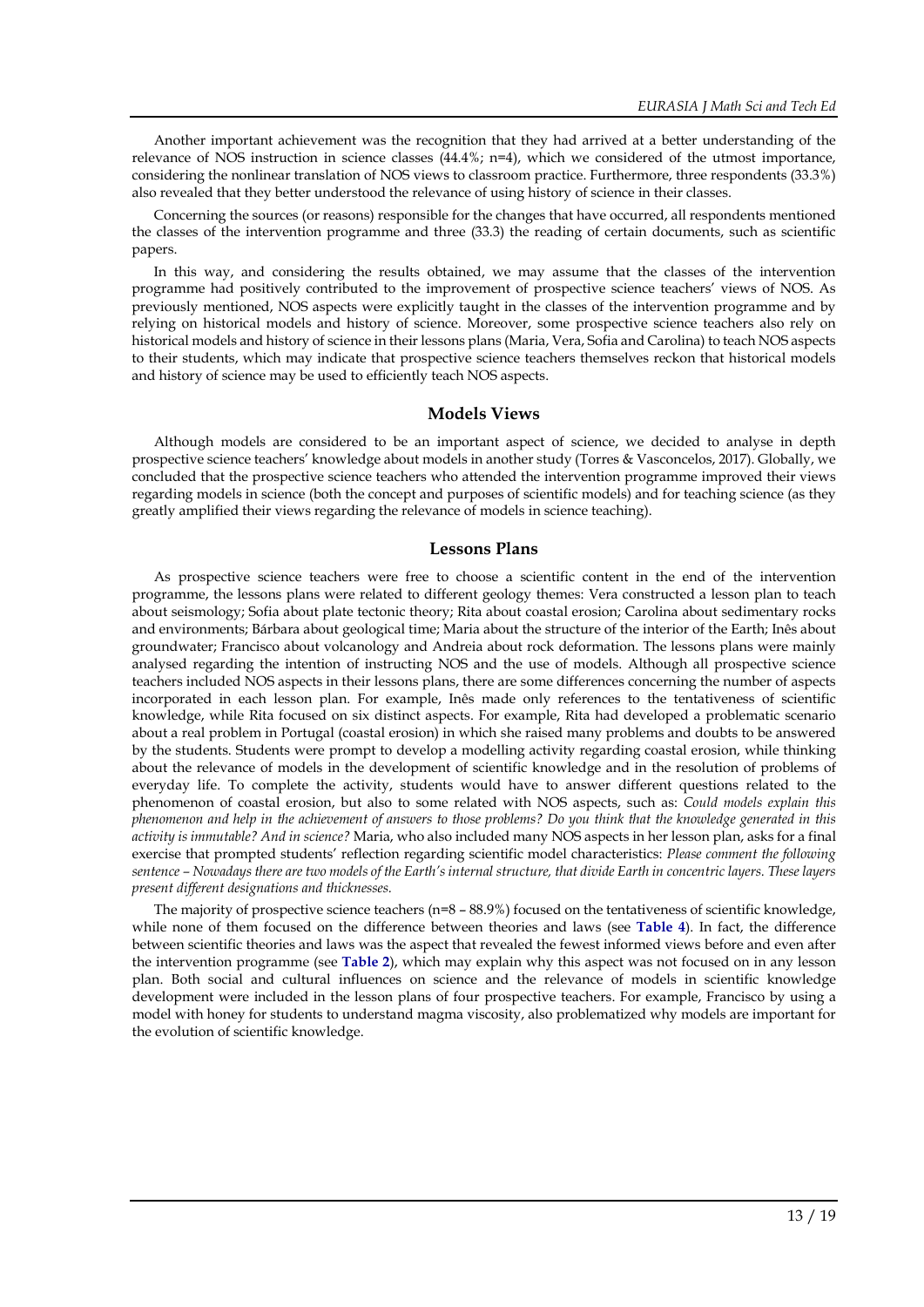| <b>NOS aspects</b>                        | Number of teachers that included each NOS aspect |
|-------------------------------------------|--------------------------------------------------|
| Tentativeness of scientific knowledge     | 8(88.9)                                          |
| Empirical basis of science                | 2(22.2)                                          |
| Subjectivity in science                   | 3(33.3)                                          |
| Creativity and imagination in science     | 2(22.2)                                          |
| Social/cultural influences                | 4(44.4)                                          |
| Observation and inferences in science     | 2(22.2)                                          |
| Inexistence of a single scientific method | 1(11.1)                                          |
| Scientific theories/laws                  | 0                                                |
| Scientific model meaning                  | 2(22.2)                                          |
| Scientific models characteristics         | 2(22.2)                                          |
| Relevance of scientific models            | 4(44.4)                                          |

All prospective teachers developed lessons plans that required the use of models. All of them intended to use models to promote the development of conceptual knowledge, eight (88.9%) to promote the development of inquiry skills and only two (22.2%) to promote the development of views of NOS. The analysis of the lessons plans also showed the intention of teaching NOS in an embedded (100%) and explicit (66.7%) way.

By analysing the lessons plans, it was also possible to verify that prospective science teachers planned to teach NOS aspects that were better understood after the intervention programme. As an example, Francisco improved his view regarding the tentativeness of scientific knowledge, as he stated (after the intervention programme): *Yes,* science is constantly changing and is subject to change. The need that man has of knowing what is going on around him, lead him to the formulation of explicative theories and models  $(...)$  Theories and laws are different types of knowledge  $(...)$  One *thing is what we observe, and the other tries to explain.* Likewise, in his lesson plan, he highlighted, in the problematic scenario about volcanos, that scientific knowledge can change, and he also formulated questions for students regarding this subject. One of the questions is*: Do you think that the knowledge concerning the viscosity of magma remained constant over the years of geology studies?*

Carolina, who improved her view concerning the subjectivity in science, also planned to develop this NOS aspect with students, by formulating one question: *Why did scientists found different explanations for the origin of sedimentary environments?*

Rita, who improved her view regarding the social and cultural influences in science, also highlighted in her problematic scenario that: Science is always evolving and tries to solve the problems that affect society and the environment. Moreover, one objective that was described in her lesson plan was: *To reckon nature of science aspects throughout the lesson, as for example, the influence of the context in science.* In spite of being an objective for the lesson plan, it does not directly mean that this NOS aspect will be correctly focused on class. However, in this study, we only analysed the lessons plans constructed after the intervention programme. We intentionally did not analyse how prospective science teachers translate their views into their real practice, as this issue is too complex and will be examined in detail in another paper.

# **CONCLUSIONS**

Before the intervention programme, results showed that prospective science teachers hold naïve or transitional views regarding most of the NOS aspects evaluated. These results are consistent with those achieved by Akerson et al. (2000), Wahbeh and Abd-El-Khalick (2014) and Pavez et al. (2016). However, afterthe intervention programme the majority of them presented informed views concerning almost all aspects of NOS, as, in general terms, prospective science teachers either improved their views or maintained an informed view about NOS. These results are consistent with findings obtained by Mesci and Schwartz (2017) and Herman and Clough (2016). However, the prospective science teachers still struggled with some NOS aspects, for example the difference between theories and laws. In the studies conducted by Mesci and Schwartz (2017) and Wahbeh and Abd-El-Khalick (2014) this aspect was also one that caused many difficulties and has proven to be one of the most problematic to be changed. Tasar (2006) also suggested that Turkish preservice teachers held inadequate views concerning the relation between theories and laws, which, in fact, hindered their full understanding regarding the tentativeness of scientific knowledge.

It is important to emphasize that prospective science teachers themselves recognized that they have changed their views and that they have come to a better understanding of the relevance of NOS instruction in science classes, which may contribute to the translation of their views to their instructional practices. Also, prospective science teachers referred to the classes of the intervention programme and to the reading of documents as the sources for the improvement of their NOS views.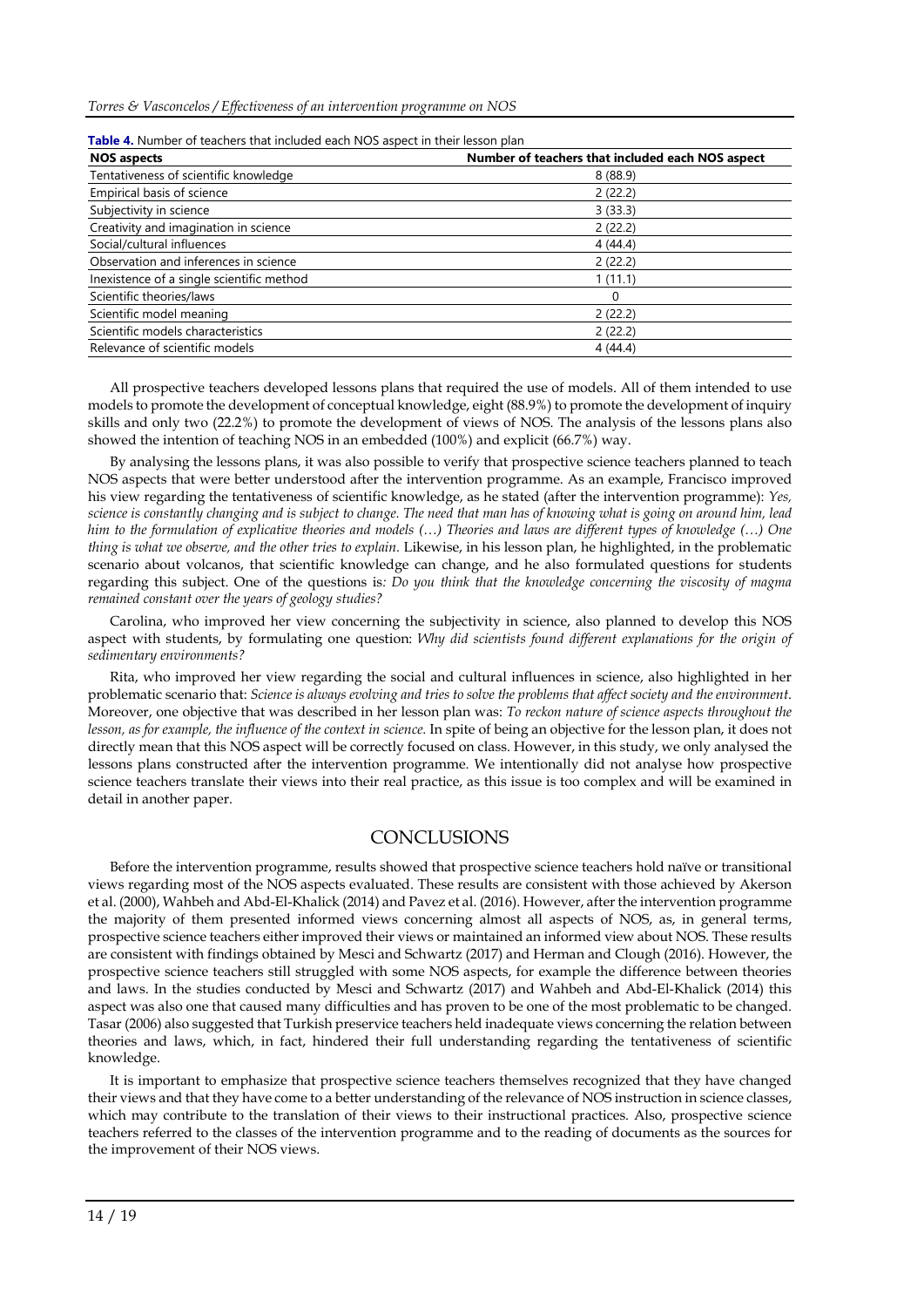Although all of them had planned to teach NOS in their lessons plans, prospective science teachers revealed different types of awareness regarding NOS instruction. Also, the least understood NOS aspect was not focused by any of them in their lesson plans, a fact which highlights the need to both better develop the least understood aspects and also, as suggested by Tasar (2006), to further investigate the factors that may influence science teachers' views of NOS. The generalized lack of knowledge regarding the difference between theories and laws on our society (which in many cases is a result of the information provided in textbooks and in science education standard documents) may explain the difficulty of improving science teachers' views about it and of dealing with it in classes. Although the majority of prospective science teachers have recognized the full potential of models in science teaching, only two students planned to use them to teach NOS aspects. This result emphasises the need for preservice science teachers to construct more lesson plans, to analyse if they meet the goals and to discuss them with their supervisors and colleagues. As referred by Kaymakamoğlu (2017), it is fundamental for science teachers to be reflexive in order to improve their practices. In fact, prospective science teachers reveal a good understanding of models' potential, but they do not plan to apply them in an effective way in classes, revealing in some cases a lack of reflexion towards their work and objectives.

Despite these positive results, it is crucial to analyse the factors that influence the translation of their views to their classroom practices. As a result, we will observe their classes during their internship to better understand the factors that intervene in efficient NOS instruction.

# LIMITATIONS OF THE STUDY AND PEDAGOGICAL IMPLICATIONS

Even though the small number of respondents in this study may be considered as a limitation factor, it was possible to gather a vast amount of information regarding each prospective science teacher' views. Moreover, they correspond to all teachers enrolled in this master in the north of Portugal, being representative of the population. The questions that directly asked prospective science teachers about their improvement also present some limitations and should be carefully taken into account, as they really do not evaluate their views. However, considering the positive results obtained with the analyses of the other questions and interviews, the data from these self-report questions support these positive results and convey the idea that prospective science teachers recognize improvements in their views and that they better understand the relevance of teaching NOS and of using history of science in science classes. To achieve stronger and more credible results, it would also be useful to monitor these prospective science teachers and to evaluate their views of NOS (using the same questionnaires and interviews used in this study) for a longer period of time, as it is of the utmost importance to evaluate if they retain an informed view of NOS over time.

Concerning the relevance of improving NOS views amongst students (and future active citizens), we consider it fundamental to improve teachers views of NOS. With this study, we verified that an intervention programme like the one used in this study is effective in improving science teachers' views of NOS. As a consequence, we considered this intervention programme to be useful for prospective science teachers and even for in-service teachers to improve their views regarding NOS. Although we cannot say which strategy was more effective, we verified that an explicit and reflexive NOS instruction combined with the use of models, historical models and history of science played a major role for the improvement of prospective teachers views of NOS. In fact, when asked about the sources (or reasons) responsible for the changes that have occurred, prospective science teachers mentioned the classes of the intervention programme and the reading of documents as their main reasons, without specifying any strategy. Aragón Méndez, Acevedo-Díaz and García-Carmona (2018) also concluded that the critical and reflexive analysis of controversial issues are of the utmost importance for a better understanding of NOS. Nevertheless, more research is needed mainly to analyse the factors that mediate the translation of teachers' views into their practice.

Perhaps, it would also be relevant to adapt this intervention programme in order to apply it to elementary teachers and to evaluate its true impact on students, as elementary teachers play a very important role in conveying an idea of science into children's minds from an early age. Some studies already revealed the positive impact that some intervention programmes had in elementary teachers' NOS views. For example, in a study conducted by Adibelli-Sahin and Deniz (2017), elementary teachers attended 14 face-to-face meetings, using explicit and reflective NOS instruction. In this study, subjects improved their NOS conceptions, highlighting the fact that they understood how to teach NOS in their classrooms. Maeng, Bell, Clair, Gonczi and Whitworth (2018) also developed a four-week summer institute that utilized problem-based learning as the context for teaching NOS concepts, which allowed for many practice, feedback and reflection opportunities. This summer institute has also shown to be effective in improving elementary teachers' NOS understandings.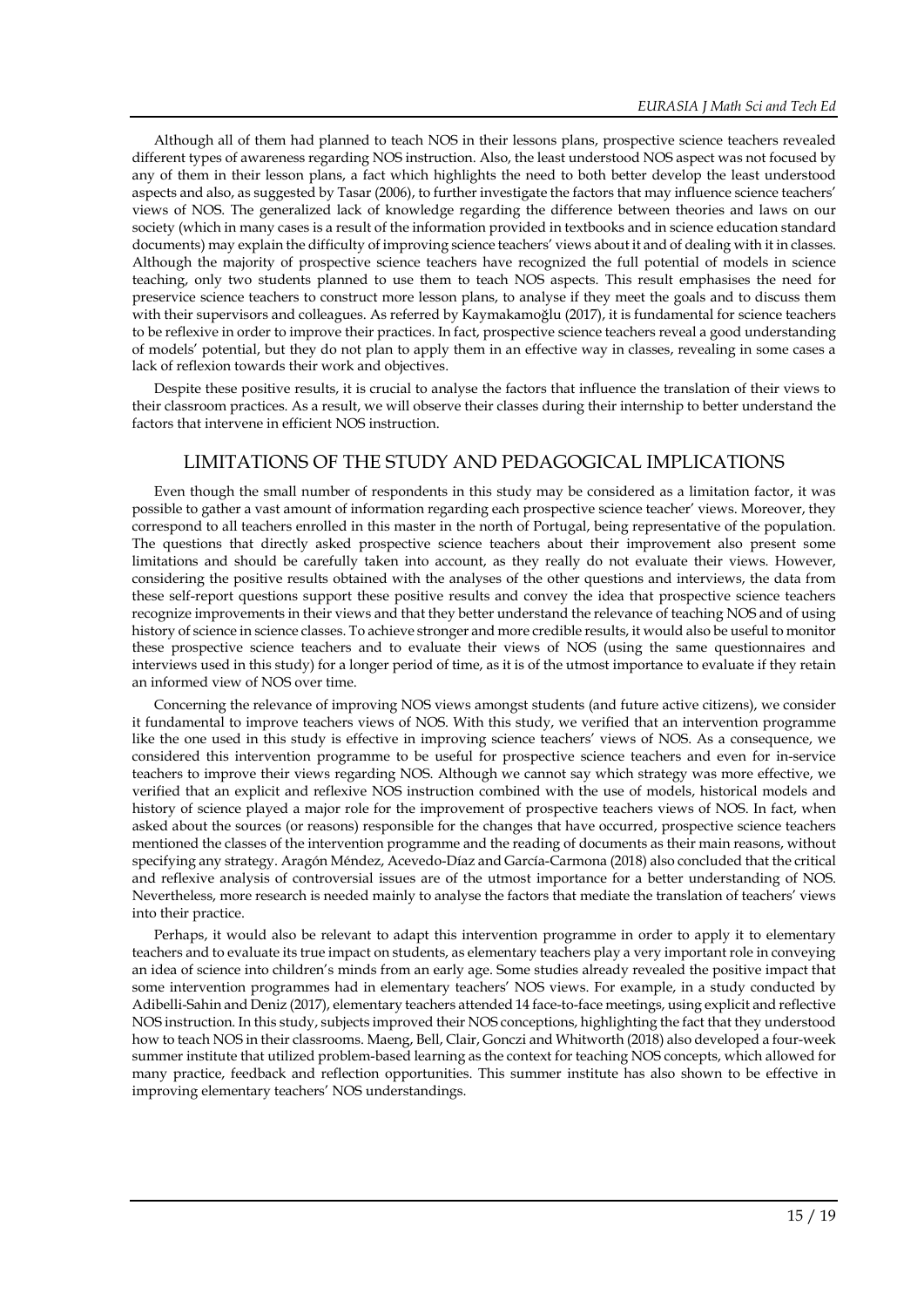### ACKNOWLEDGEMENTS

This work was supported by the Portuguese Foundation for Science and Technology (FCT) under Grant SFRH/BD/85735/2012 (PhD scholarship of the first author).

#### **REFERENCES**

- Abd-El-Khalick, F. (2006). Over and over again: College students' views of nature of science. In L.B. Flick, & N. G. Lederman (Eds.), *Scientific inquiry and nature of science* (pp. 389-425). The Netherlands: Springer. doi: [https://doi.org/10.1007/978-1-4020-5814-1\\_18](https://doi.org/10.1007/978-1-4020-5814-1_18)
- Abd-El-Khalick, F., Bell, R. L., & Lederman, N. G. (1998). The nature of science and instructional practice: Making the unnatural natural. *Science Education*, *82*(4), 417-436. [https://doi.org/10.1002/\(SICI\)1098-](https://doi.org/10.1002/(SICI)1098-237X(199807)82:4%3c417::AID-SCE1%3e3.0.CO;2-E) [237X\(199807\)82:4<417::AID-SCE1>3.0.CO;2-E](https://doi.org/10.1002/(SICI)1098-237X(199807)82:4%3c417::AID-SCE1%3e3.0.CO;2-E)
- Acevedo-Díaz, J. A., García-Carmona, A., & Aragón, M. M. (2016). Un caso de historia de la ciencia para aprender naturaleza de la ciencia: Semmelweis y la fiebre puerperal. *Revista Eureka sobre Enseñanza y Divulgación de las Ciencias, 13*(2), 408-422. <https://doi.org/10498/18297> <http://hdl.handle.net/10498/18297>
- Adibelli-Sahin, E., & Deniz, H. (2017). Elementary teachers' perceptions about the effective features of explicitreflective nature of science instruction. *International Journal of Science Education, 39*(6), 761-790. <https://doi.org/10.1080/09500693.2017.1308035>
- Akerson, V. L., Abd-El-Khalick, F., & Lederman, N. G. (2000). Influence of a reflective explicit activity-based approach on elementary teachers' conceptions of nature of science. *Journal of Research in Science Teaching*, *37*(4), 295-317. [https://doi.org/10.1002/\(SICI\)1098-2736\(200004\)37:4<295::AID-TEA2>3.0.CO;2-2](https://doi.org/10.1002/(SICI)1098-2736(200004)37:4%3c295::AID-TEA2%3e3.0.CO;2-2)
- Aragón Méndez, M. M., Acevedo-Díaz, J. A., & García-Carmona, A. (2018). Comprensión de estudiantes de bachillerato y de profesorado sobre naturaleza de la ciencia mediante el análisis del caso histórico de "Rosalind Franklin y la estructura del ADN". Paper presented at *Encuentros de Didáctica de las Ciencias Experimentales*.
- Bell, R. L. (2006). Perusing Pandora's box: Exploring the what, when and how of nature of science instruction. In L. B. Flick, & N. G. Lederman (Eds.), *Scientific inquiry and Nature of Science* (pp. 427-446). The Netherlands: Springer.
- Bell, R. L., Blair, L. M., Crawford, B. A., & Lederman, N. G. (2003). Just do it? Impact of a science apprenticeship program on high school students' understandings of the nature of science and scientific inquiry. *Journal of Research in Science Teaching*, *40*(5), 487-509. <https://doi.org/10.1002/tea.10086>
- Bell, R. L., Matkins, J. J., & Gansneder, B. M. (2011). Impacts of contextual and explicit instruction on preservice elementary teachers' understandings of the nature of science. *Journal of Research in Science Teaching, 48*(4), 414-436. <https://doi.org/10.1002/tea.20402>
- Bell, R. L., Mulvey, B. K., & Maeng, J. L. (2016). Outcomes of nature of science instruction along a context continuum: preservice secondary science teachers' conceptions and instructional intentions. *International Journal of Science Education*, *38*(3), 493-520. <https://doi.org/10.1080/09500693.2016.1151960>
- Chamizo, J. (2013). A new definition of models and modelling in chemistry's teaching. *Science & Education, 22*(7), 1613–1632. <https://doi.org/10.1007/s11191-011-9407-7>
- Cheng, M., & Lin, J. (2015). Investigating the relationship between students' views of scientific models and their development of models. *International Journal of Science Education*, 37 (15), 2453-2475. <https://doi.org/10.1080/09500693.2015.1082671>
- Deng, F., Chen, D., Tsai, C., & Chai, C. S. (2011). Students' views of the nature of science: A critical review of research. *Science Education*, *95*(6), 961-999. <https://doi.org/10.1002/sce.20460>
- Giere, R. N. (2010). An agent-based conception of models and scientific representation. *Synthese, 172*, 269–281. <https://doi.org/10.1007/s11229-009-9506-z>
- Halloun, I. A. (2007). Mediated Modeling in Science Education. *Science & Education*, *16*, 653 -697. <https://doi.org/10.1007/s11191-006-9004-3>
- Hazelkorn, E., Beernaert, Y., Constantinou, C. P., Deca, L., Grangeat, M., et al. (2015). *Science education for responsible citizenship*. Technical report, European commission.
- Herman, B. C., & Clough, M. P. (2016). Teachers' longitudinal NOS understanding after having completed a science teacher education program. *International Journal of Science and Mathematics Education, 14*(Suppl 1), 207-227. <https://doi.org/10.1007/s10763-014-9594-1>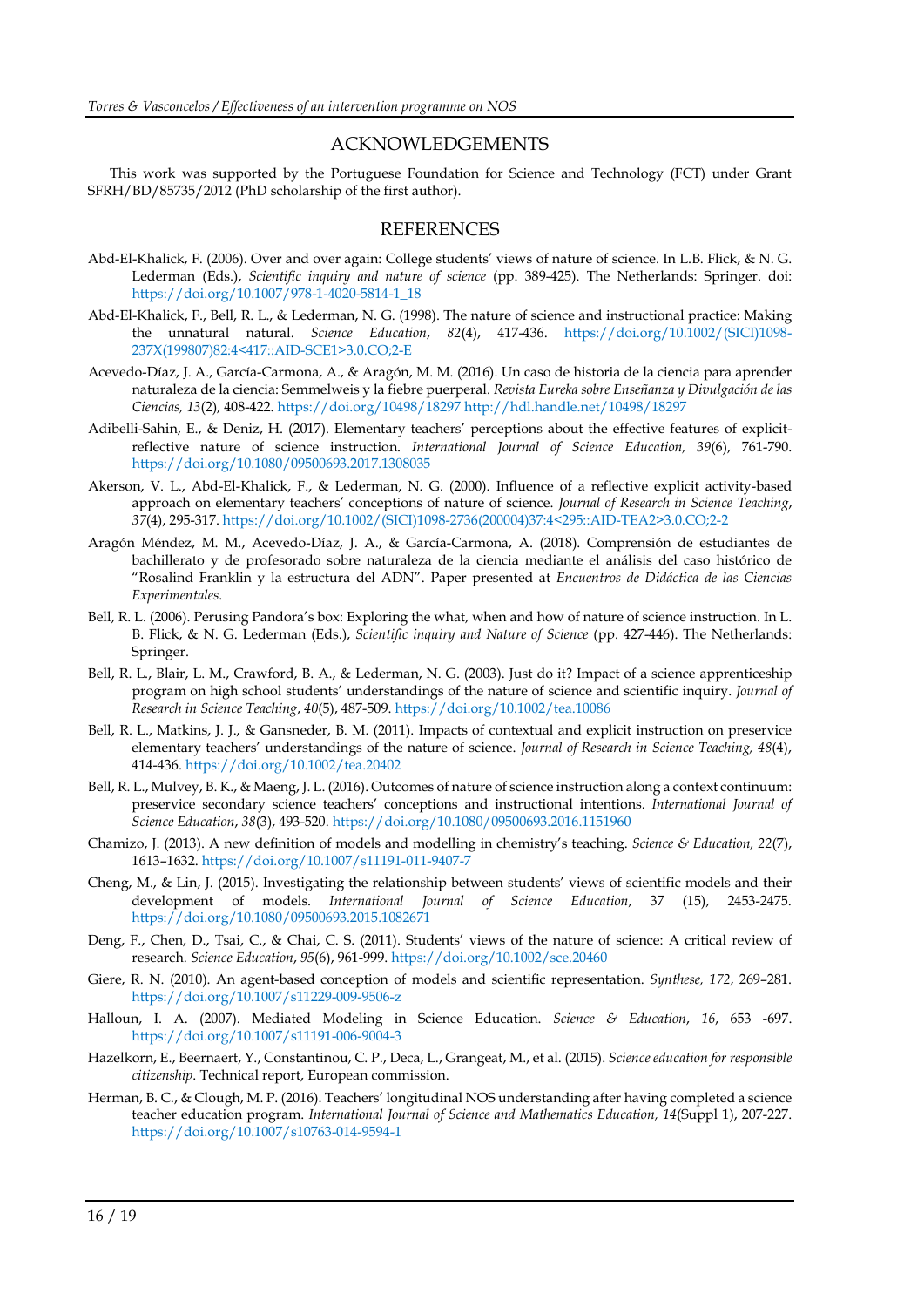- Irzik, G., & Nola, R. (2014). New directions for nature of science research. In M. R. Matthews (Ed.), *International handbook of research in history, philosophy and science teaching* (pp. 999-1021). The Netherlands: Springer. [https://doi.org/10.1007/978-94-007-7654-8\\_30](https://doi.org/10.1007/978-94-007-7654-8_30)
- Justi, R. S., & Gilbert, J. K. (2002). Science teachers' knowledge about and attitudes towards the use of models and modelling in learning science. *International Journal of Science Education, 24*(12), 1273-1292. <https://doi.org/10.1080/09500690210163198>
- Justi, R. S., & Gilbert, J. K. (2003). Teachers' views on the nature of models. *International Journal of Science Education, 25*(11), 1369-1386. <https://doi.org/10.1080/0950069032000070324>
- Kaya, E., & Erduran, S. (2016). From FRA to RFN, or how the family resemblance approach can be transformed for science curriculum analysis on nature of science. *Science & Education*, *25*, 1115–1133. <https://doi.org/10.1007/s11191-016-9861-3>
- Kaymakamoğlu, S. E. (2017). Science Teachers' Conceptualizations and Implications for the Development of the Professional Development Programs. *Eurasia Journal of Mathematics, Science and Technology Education*, *13*(7), 3301-3314. <https://doi.org/10.12973/eurasia.2017.00718a>
- Kenyon, L., Davis, E. A., & Hug, B. (2011). Design approaches to support preservice teachers in scientific modeling. *Journal of Science Teacher Education*, *22*(1), 1-21. <https://doi.org/10.1007/s10972-010-9225-9>
- Khishfe, R. (2012). Relationship between nature of science Understandings and argumentation skills: A role for counterargument and contextual factors. *Journal of Research in Science Teaching*, *49*(4), 489-514. <https://doi.org/10.1002/tea.21012>
- Khishfe, R., & Abd-El-Khalick, F. (2002). Influence of explicit and reflective versus implicit inquiry-oriented instruction on sixth graders' views of nature of science. *Journal of Research in Science Teaching, 39*(7), 551–578. <https://doi.org/10.1002/tea.10036>
- Koksal, M. S., Cakiroglu, J., & Geban, O. (2013). The effect of explicit embedded reflective instruction on nature of science understandings in advanced science students. *Journal of Biological Education*, *47*(4), 208-223. <https://doi.org/10.1080/00219266.2013.799080>
- Lederman, N. G. (2007). Nature of science: Past, present, and future. In S. K. Abell & N. G. Lederman (Eds.), *Handbook of research on science education* (pp. 831–879). Mahwah, NJ: Lawrence Erlbaum Associates.
- Lederman, N. G., & Abd-El-Khalick, F. (1998). Avoiding de-natured science: Activities that promote understandings of the nature of science. In W. McComas (Ed.). *The nature of science in science education: Rationales and strategies*. The Netherlands: Kluwer Academic Publishers. [https://doi.org/10.1007/0-306-](https://doi.org/10.1007/0-306-47215-5_5) [47215-5\\_5](https://doi.org/10.1007/0-306-47215-5_5)
- Lederman, N. G., & Lederman, J. S. (2014). Is Nature of Science Going, Going, Going, Gone?. *Journal of Science Teacher Education*, *25*(3), 235-238. <https://doi.org/10.1007/s10972-014-9386-z>
- Lederman, N. G., Abd-El-Khalick, F., Bell, R. L., & Schwartz, R. S. (2002). Views of nature of science questionnaire: Toward valid and meaningful assessment of learners' conceptions of nature of science. *Journal of Research in Science Teaching, 39*(6), 497-521. <https://doi.org/10.1002/tea.10034>
- Lederman, N. G., Bartos, S. A., & Lederman, J. S. (2014). The development, use, and interpretation of nature of science assessments. In M. R. Matthews (Ed.), *International handbook of research in history, philosophy and science teaching* (pp. 971-997). Dordrecht: Springer. [https://doi.org/10.1007/978-94-007-7654-8\\_29](https://doi.org/10.1007/978-94-007-7654-8_29)
- Maeng, J. L., Bell, R. L., St. Clair, T., Gonczi, A. L., & Whitworth, B. A. (2018). Supporting elementary teachers' enactment of nature of science instruction: a randomized controlled trial. *International Journal of Science Education, 40*(18), 2245-2264.<https://doi.org/10.1080/09500693.2018.1528643>
- McComas, W. F. (1998). The principal elements of the nature of science: Dispelling the myths. In W. McComas (Ed.), *The nature of science in science education: Rationales and strategies* (pp. 53-70). The Netherlands: Kluwer Academic Publishers. [https://doi.org/10.1007/0-306-47215-5\\_3](https://doi.org/10.1007/0-306-47215-5_3)
- McComas, W. F., Clough, M. P., & Almzroa, H. (1998). The role and character of the nature of science in science education. In W. McComas (Ed.), *The nature of science in science education: Rationales and strategies* (pp. 3-39). The Netherlands: Kluwer Academic Publishers. [https://doi.org/10.1007/0-306-47215-5\\_1](https://doi.org/10.1007/0-306-47215-5_1)
- Mesci, G., & Schwartz, R. S. (2017). Changing preservice science teachers' views of nature of science: Why some conceptions may be more easily altered than others. *Research in Science Education, 47*(2), 329-351. <https://doi.org/10.1007/s11165-015-9503-9>
- Moutinho, S., Torres, J., Fernandes, I. & Vasconcelos, C. (2015). Teaching nature of science through PBL: A study with prospective science teachers. *Procedia-Social and Behavioral Sciences Journal*, *191*, 1871-1875. <https://doi.org/10.1016/j.sbspro.2015.04.324>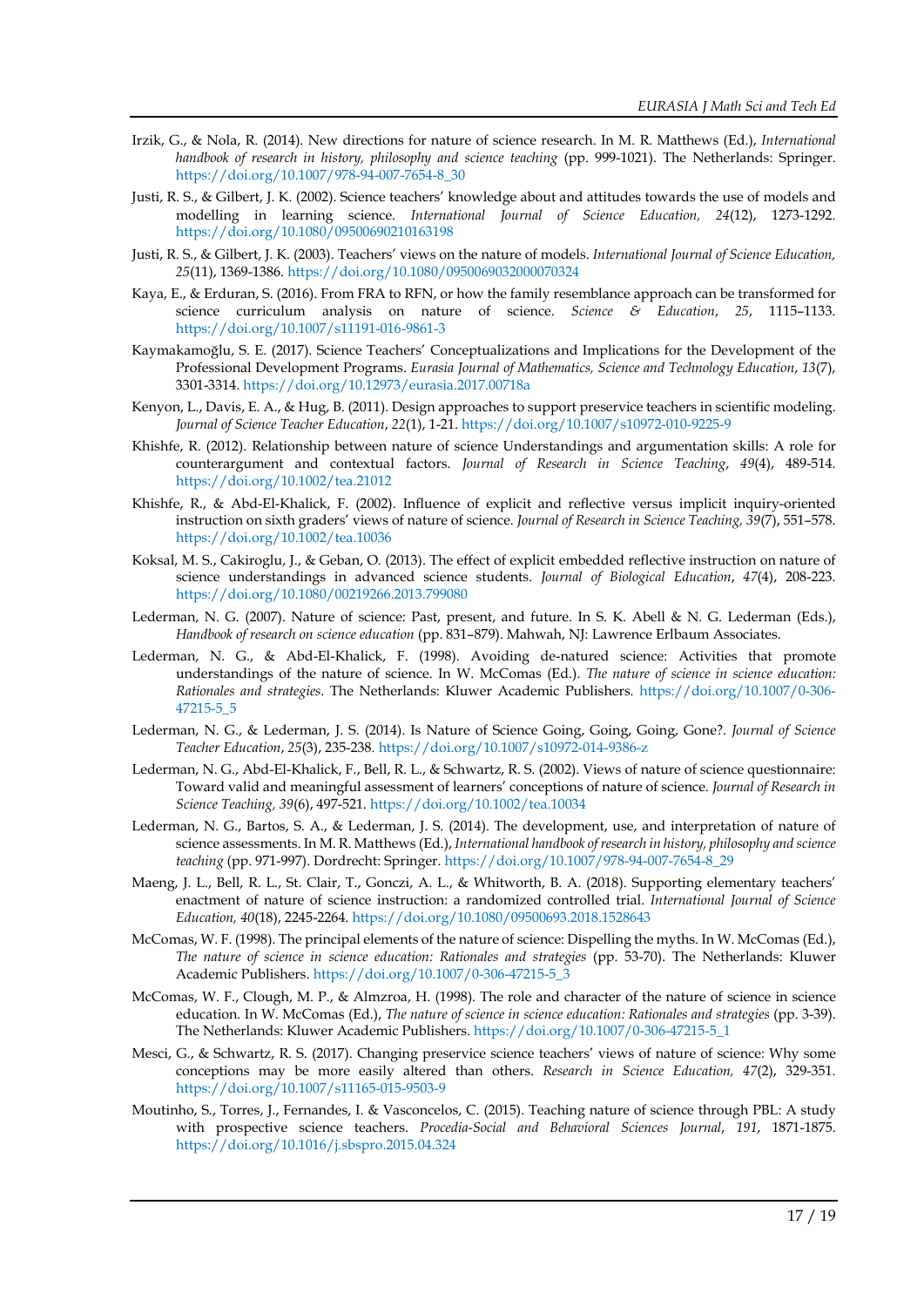- Oh, P. S., & Oh, S. J. (2011). What teachers of science need to know about models: An overview. *International Journal of Science Education, 33*(8), 1109–1130. <https://doi.org/10.1080/09500693.2010.502191>
- Osborne, J., & Dillon, J. (2008). *Science education in Europe: Critical reflections*. A report to the Nuffield Foundation.
- Pavez, J. M.,Vergara, C. A., Santibañez, D., & Cofré, H. (2016). Using a professional development program for enhancing Chilean biology teachers' understanding of nature of science (NOS) and their perceptions about using history of science to teach NOS. *Science & Education, 25*(3), 383-405. [https://doi.org/10.1007/s11191-](https://doi.org/10.1007/s11191-016-9817-7) [016-9817-7](https://doi.org/10.1007/s11191-016-9817-7)
- Tasar, M. F. (2006). Probing preservice teachers' understandings of scientific knowledge by using a vignette in conjunction with a paper and pencil test. *Eurasia Journal of Mathematics, Science and Technology Education*, *2*(1), 53-70. <https://doi.org/10.12973/ejmste/75438>
- Torres, J., & Vasconcelos, C. (2015). Nature of science and models: Comparing Portuguese prospective teachers' views. *Eurasia Journal of Mathematics, Science & Technology Education, 11*(6), 1473-1494. <https://doi.org/10.12973/eurasia.2015.1407a>
- Torres, J., & Vasconcelos, C. (2016a). Models in Geoscience classes: How can teachers use them? In Vasconcelos, C. (Ed.). *Geoscience Education: Indoor and Outdoor.* Springer: Switzerland. [https://doi.org/10.1007/978-3-319-](https://doi.org/10.1007/978-3-319-43319-6) [43319-6](https://doi.org/10.1007/978-3-319-43319-6)
- Torres, J., & Vasconcelos, C. (2016b). Views of nature of science: Adaptation of a questionnaire for Portuguese prospective science teachers. *Journal of Science Education*, *17*(2), 48-52.
- Torres, J., & Vasconcelos, C. (2017). Models in science and for teaching science: Data from an intervention programme. *International Journal of Learning & Teaching, 9*(1), 308-318.<https://doi.org/10.18844/ijlt.v9i1>
- Torres, J., Amador, F. & Vasconcelos, C. (2016). Developing prospective science teachers' views of nature of science: The scientific models. In J. Lavonen, K. Juuti, J. Lampiselkä, A. Uitto & K. Hahl (Eds.), *Electronic Proceedings of the ESERA 2015 Conference. Science Education research: Engaging learners for a sustainable future, Part 6* (coed. M. Izquierdo & V. Vesterinen), (pp. 820-827). Helsinki, Finland: University of Helsinki.
- Torres, J., Moutinho, S., & Vasconcelos, C. (2015). Nature of science, scientific and geoscience models: Examining students and teachers' views. *Journal of Turkish Science Education*, *12*(4), 3-21. <https://doi.org/10.12973/tused.10148a>
- Wahbeh, N., & Abd-El-Khalick, F. (2014). Revisiting the translation of nature of science understandings into instructional practice: Teachers' nature of science pedagogical content knowledge. *International Journal of Science Education, 36*(3), 425-466. <https://doi.org/10.1080/09500693.2013.786852>